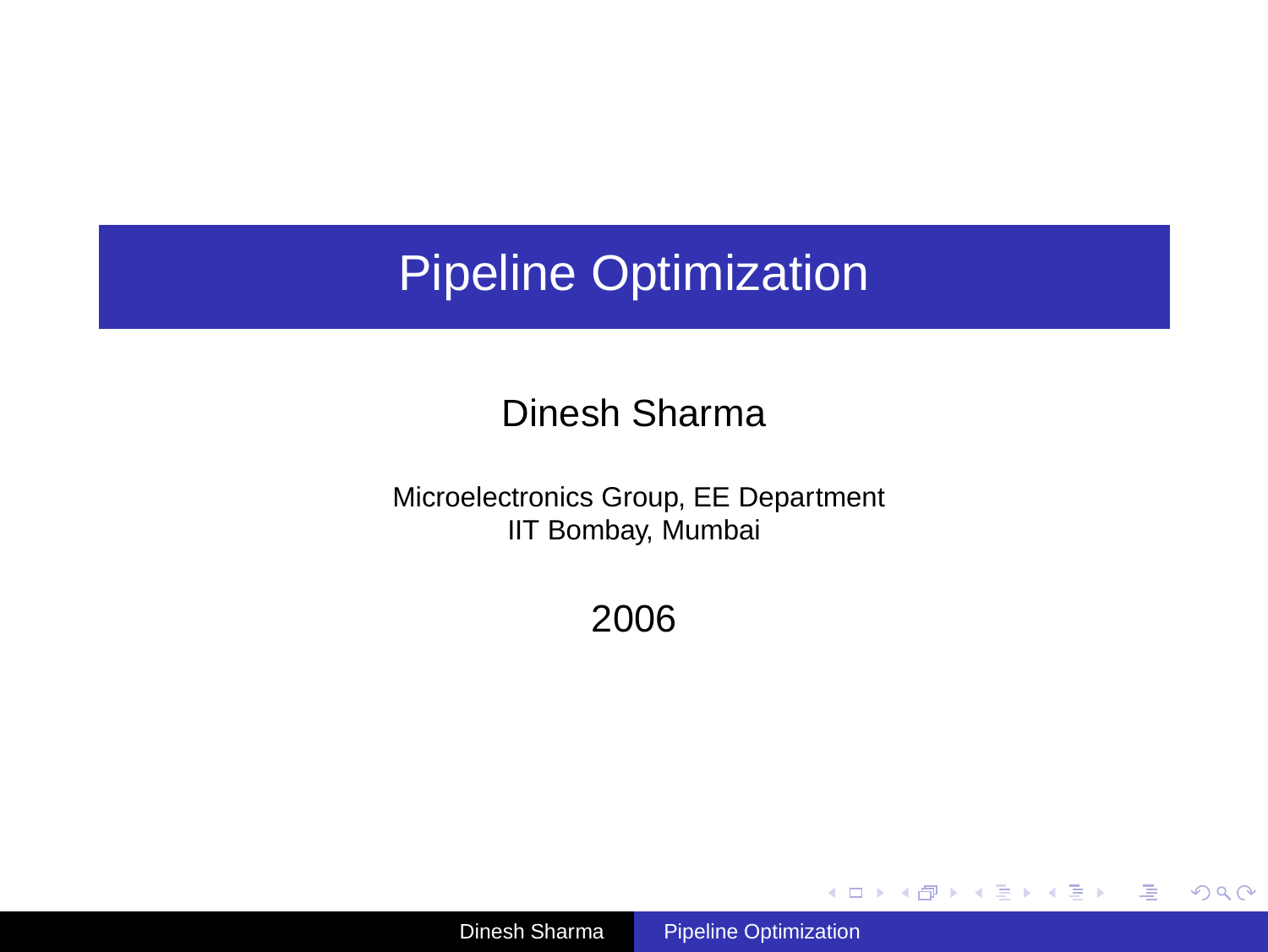

- A common bus is used for data as well as instructions.
- The system can become 'bus bound'.

**K ロ ト K 何 ト K ヨ ト K ヨ ト** 

 $\Rightarrow$  $QQ$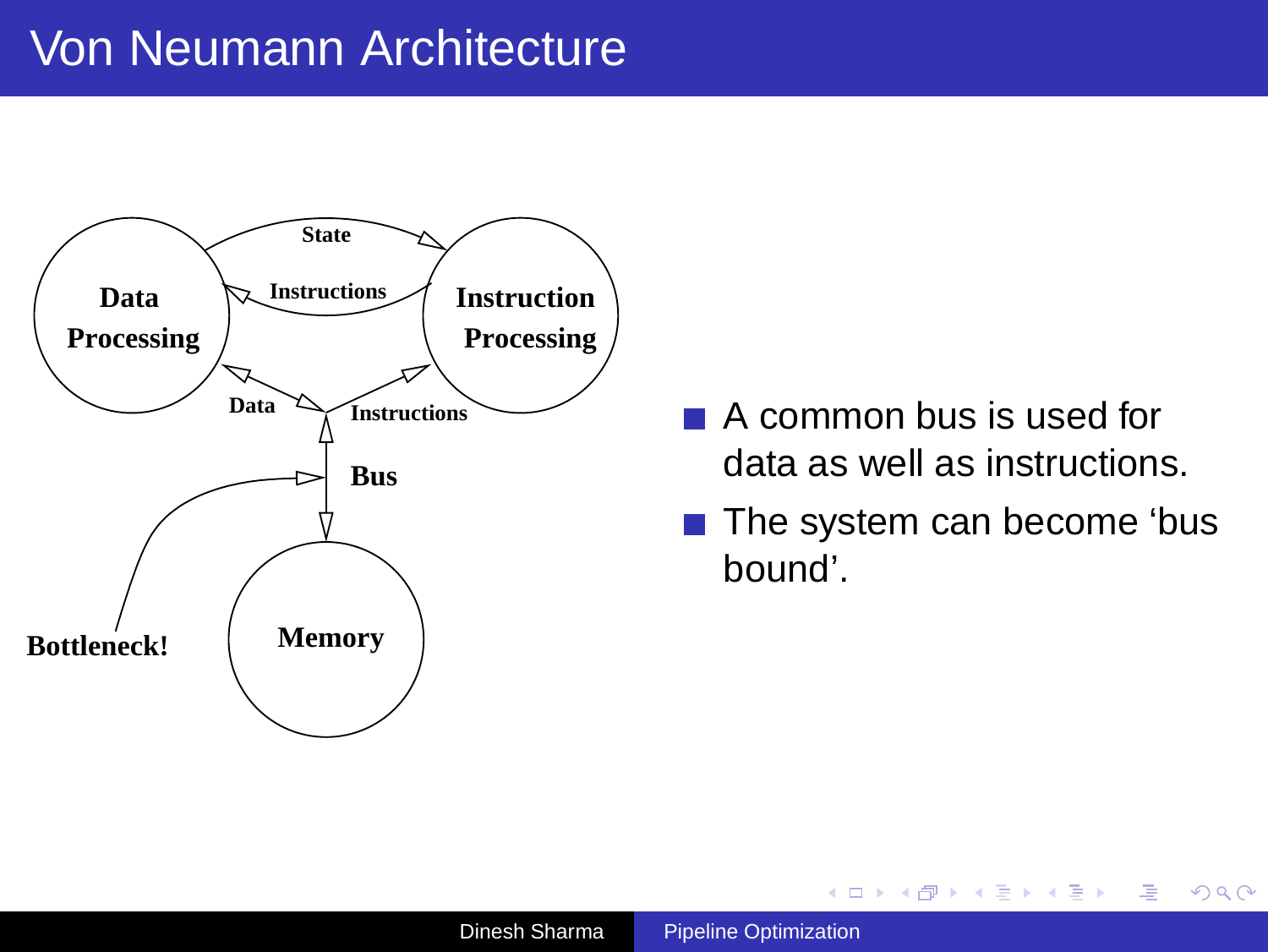### Harvard Architecture



- Separate data and instruction paths
- Good performance  $\sim$
- Needs 2 buses  $\rightarrow$  expensive!
- $\blacksquare$  Traffic on the buses is not balanced.
- Instruction bus may remain idle.

 $\exists$  (E) (F) (F) (D)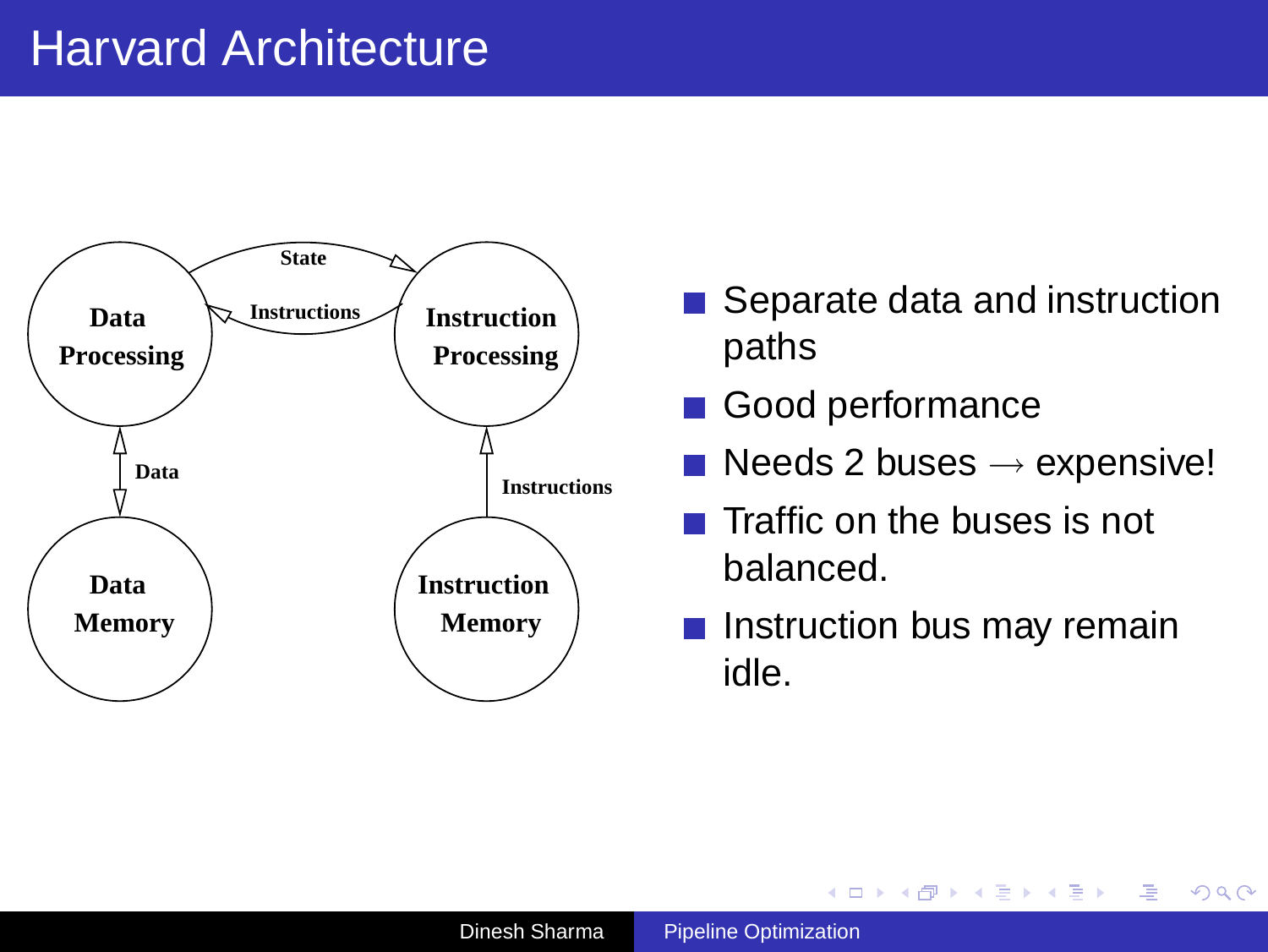

- Constants can be stored with Instructions in ROM.
- $\blacksquare$  Better Bus balancing is possible.
- Typically, 1 instruction read, 1 constant read, 1 data read and 1 result write per instruction.

イロトメ 御 トメ 急 トメ 急 トー 急く

 $2Q$ 

2 mem ops per bus.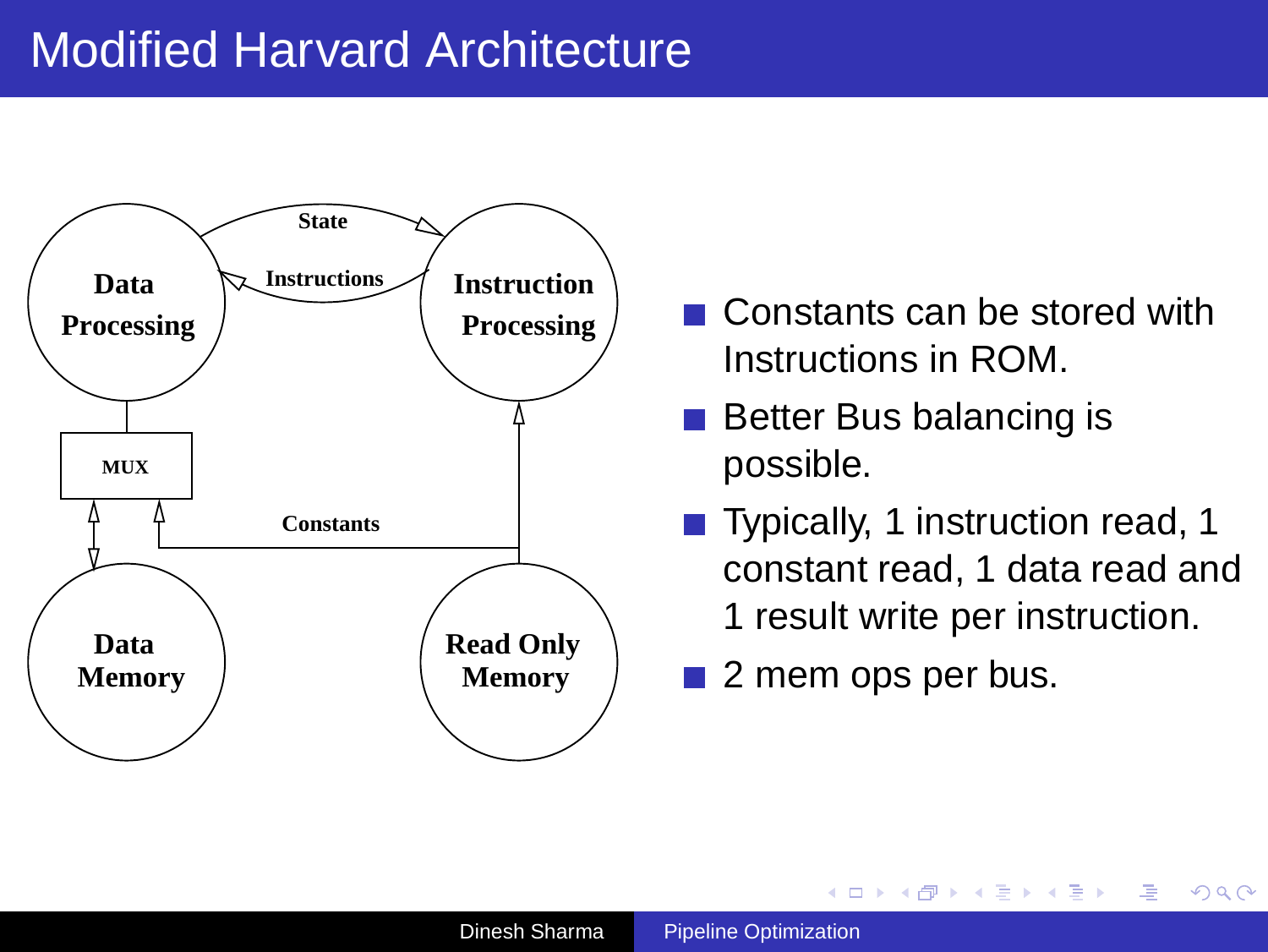

- Cache allows optimum utilization of bus bandwidths.
- Each operation need not be balanced individually.

4 ロ ) 4 何 ) 4 ヨ ) 4 ヨ )

 $\Rightarrow$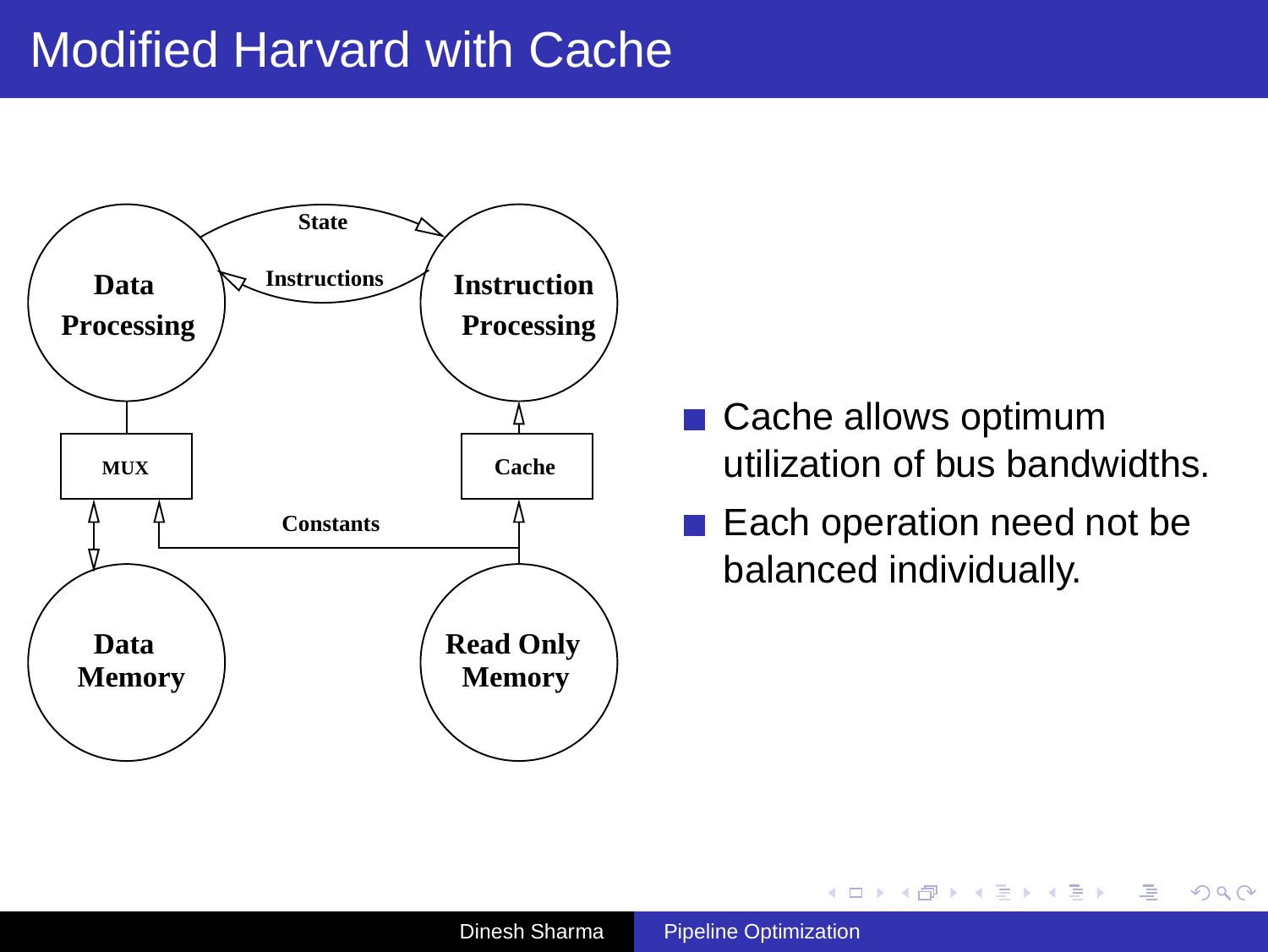### Instruction and Data State Machines



- Operation of the system may be modeled as two interacting state machines.
- Instruction processor fetches instr, decodes and gives operation type and operand locations to data processor.
- Data processor fetches operands, performs operation and writes back the result.

 $\left\{ \begin{array}{ccc} 1 & 0 & 0 \\ 0 & 1 & 0 \end{array} \right.$ 

Ξ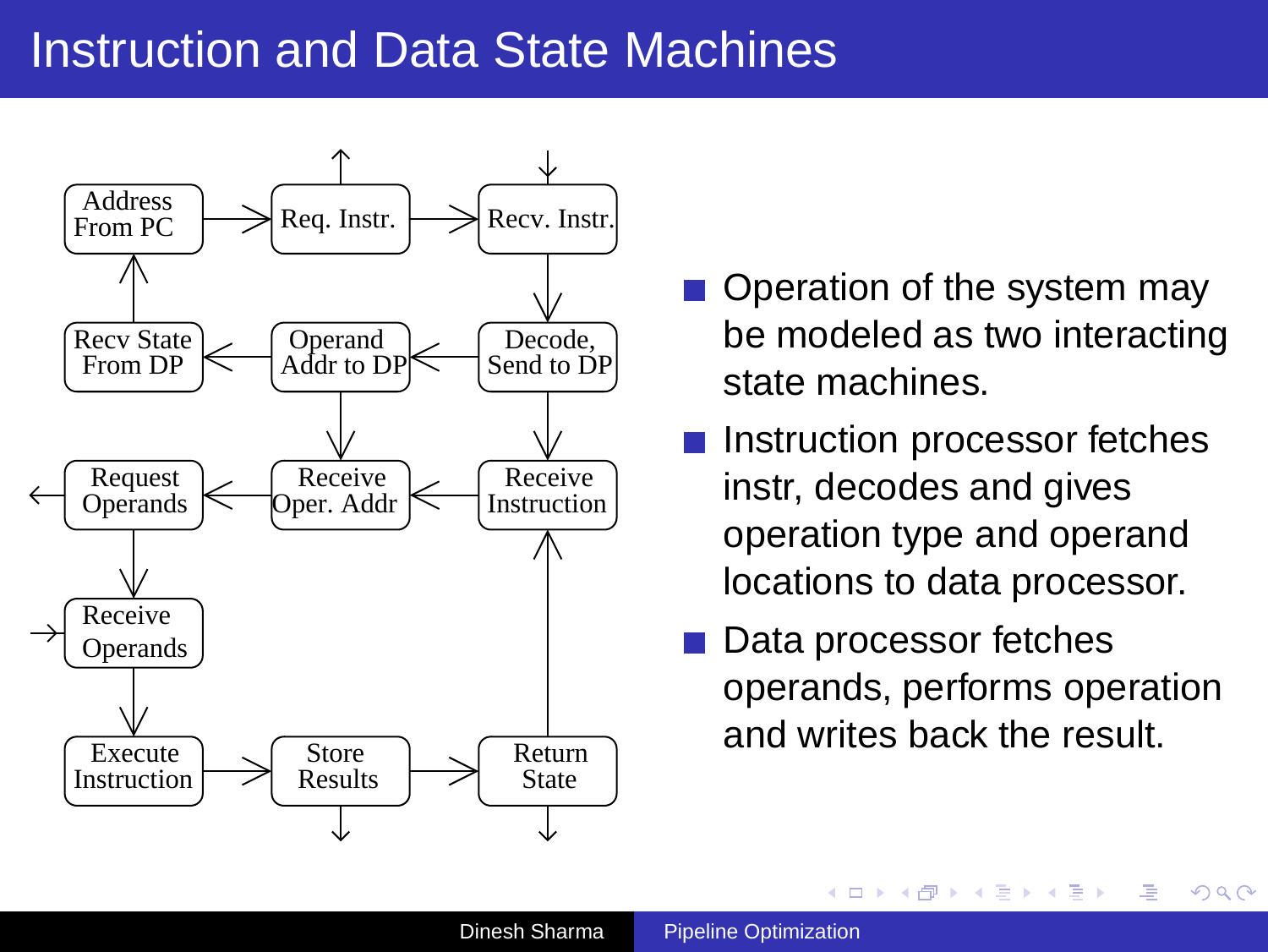

 $\left\{ \begin{array}{ccc} 1 & 0 & 0 \\ 0 & 1 & 0 \end{array} \right.$ 

画

 $2Q$ 

#### **Fetch Op Code (ROM)**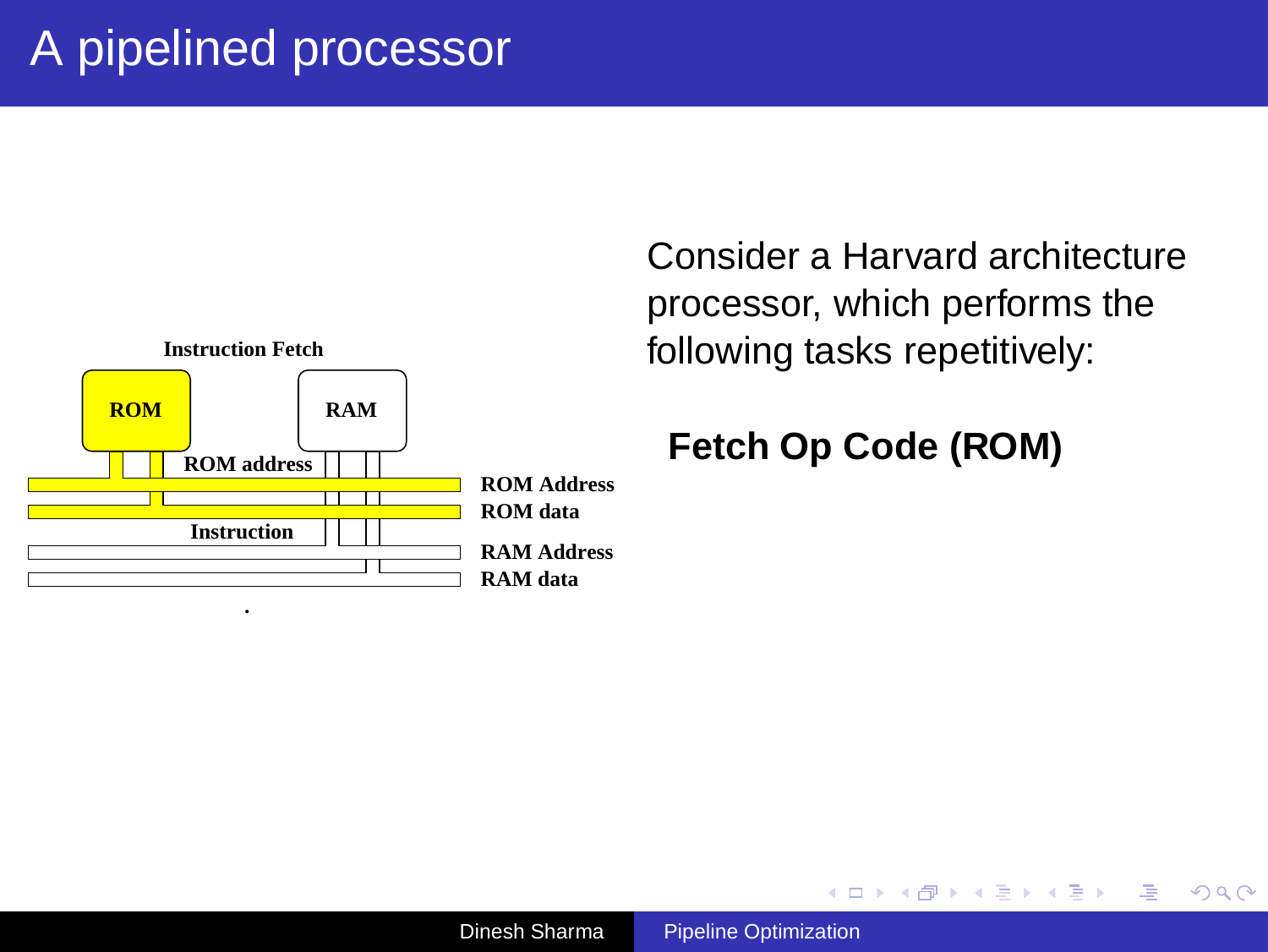

**K ロ ▶ K 何 ▶ K ヨ ▶ K ヨ** 

Φ

 $2Q$ 

Fetch Op Code (ROM) **Fetch variable (RAM) Fetch constant (ROM)**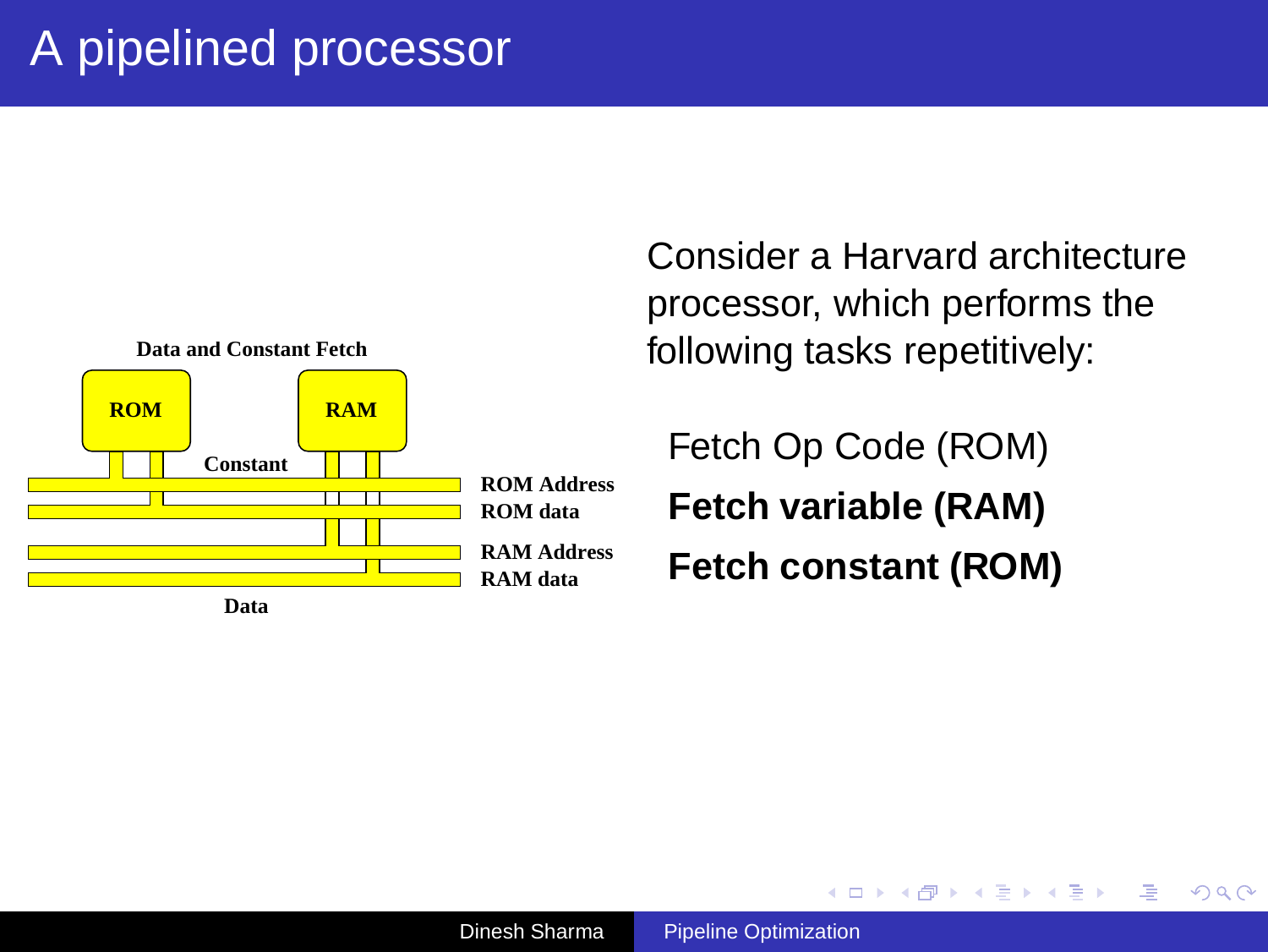

**K ロ ▶ K 何 ▶ K ヨ ▶ K ヨ** 

 $2990$ 

Φ

Fetch Op Code (ROM) Fetch variable (RAM) Fetch constant (ROM) **Calculate result**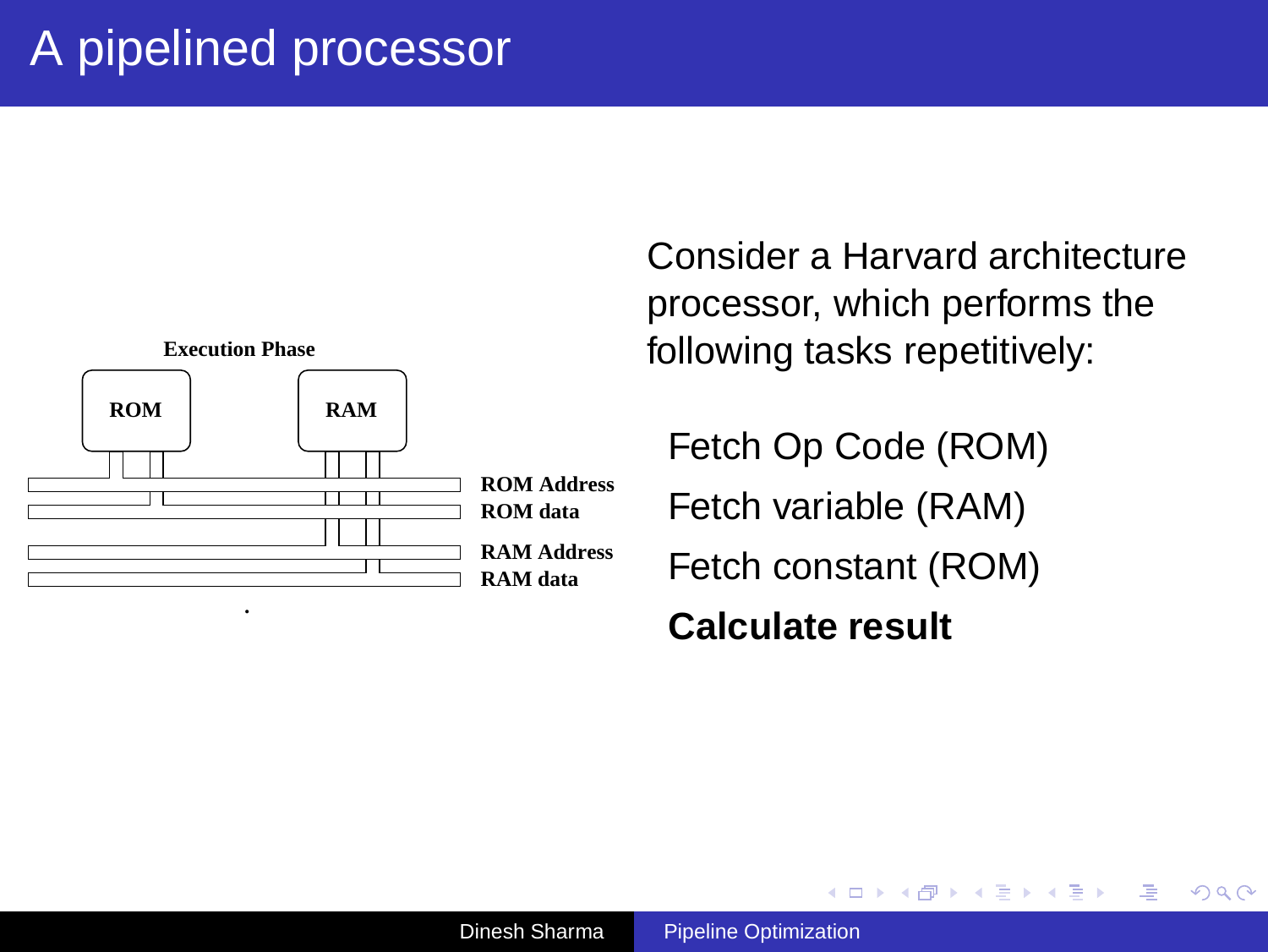

 $\left\{ \begin{array}{ccc} \square & \rightarrow & \left\langle \bigoplus \right. \right. & \rightarrow & \left\langle \biguplus \right. \right. & \rightarrow & \left\langle \biguplus \right. \right. \end{array}$ 

 $2990$ 

Φ

Fetch Op Code (ROM) Fetch variable (RAM) Fetch constant (ROM) Calculate result **Store result (RAM)**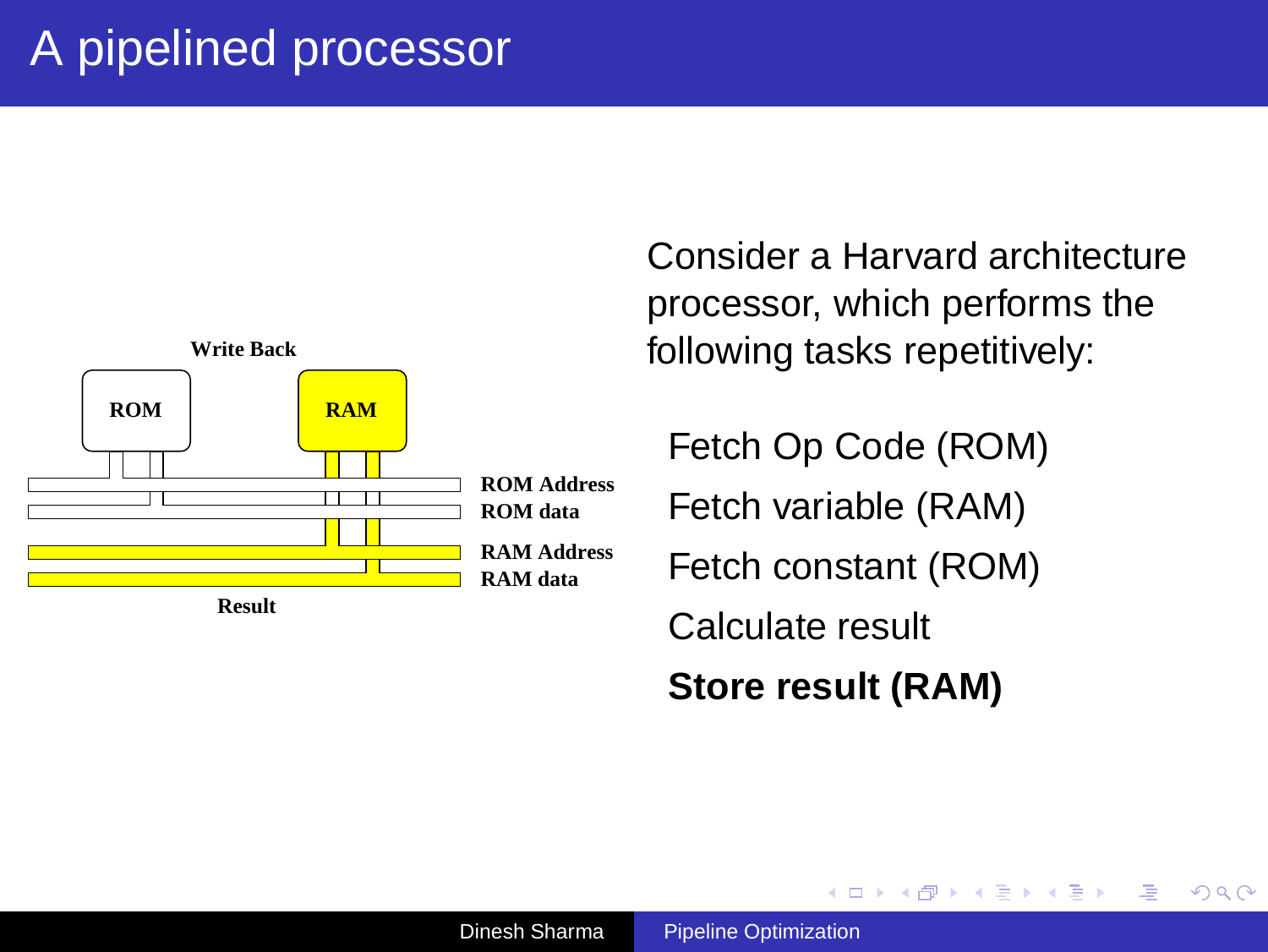We can keep track of which resource is doing what at any given time by a table as shown below:

#### Resource Reservation Table

| <b>ROM</b> | Instr Fetch   Const. fetch |         |                   |  |
|------------|----------------------------|---------|-------------------|--|
| RAM        | Var. Fetch                 |         | <b>Write Back</b> |  |
|            |                            | Compute |                   |  |

This is called a reservation table.

Given this reservation table, It appears that we can launch a new instruction every 4 cycles.

イロト イ押 トイヨ トイヨト

Φ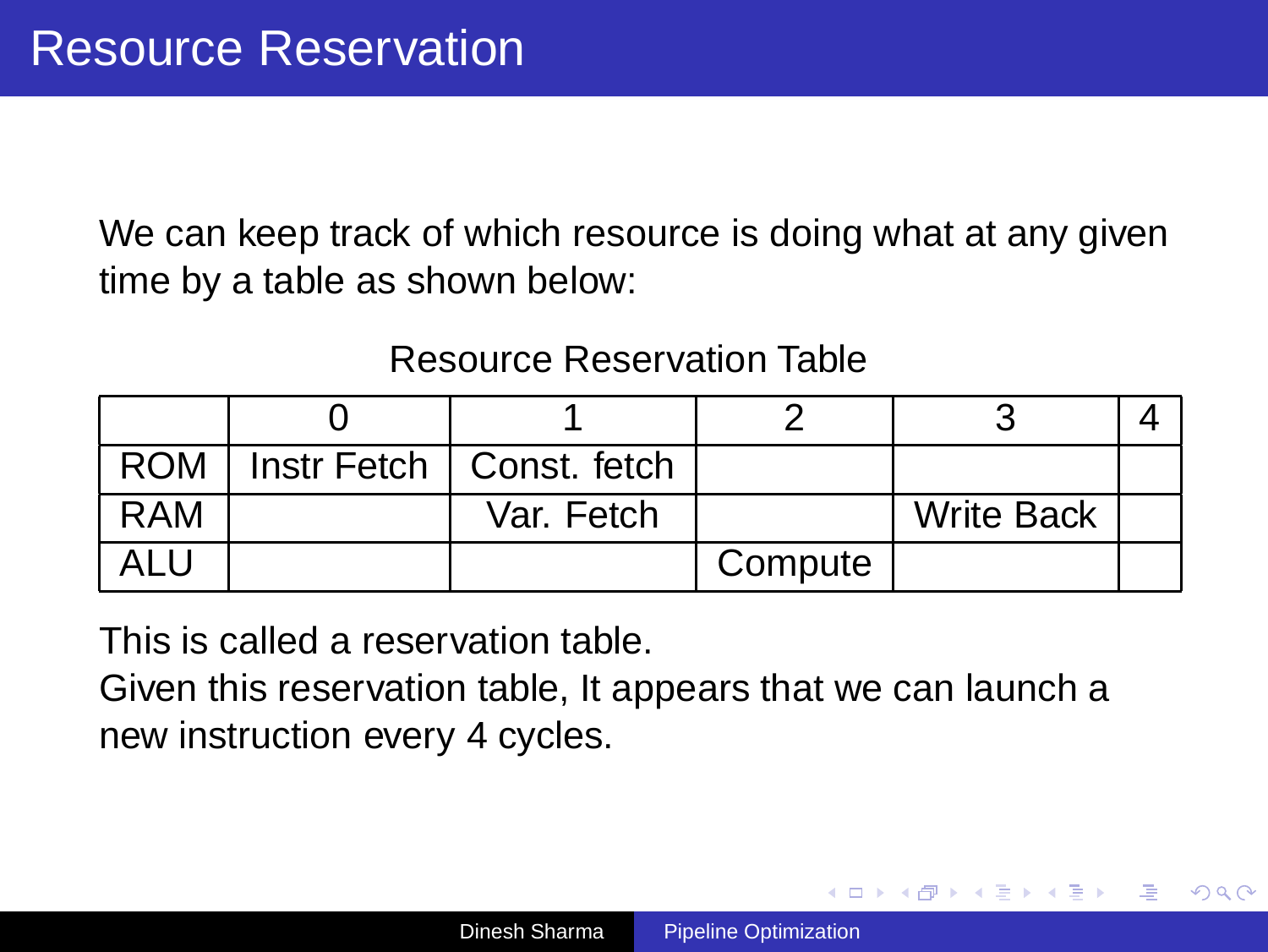However, we need not wait for the previous operation to be over before launching a new one.

|            |  | $\mathbf{2}^{\prime}$ | 3 | 4 | 5 | 6 | 7 | 8 | 9 |  |
|------------|--|-----------------------|---|---|---|---|---|---|---|--|
| <b>ROM</b> |  |                       |   |   |   |   |   |   |   |  |
| <b>RAM</b> |  |                       |   |   |   |   |   |   |   |  |
| ALL        |  |                       |   |   |   |   |   |   |   |  |

When can we launch the next calculation?

イロト イ押 トイヨ トイヨト

 $\equiv$   $\Omega$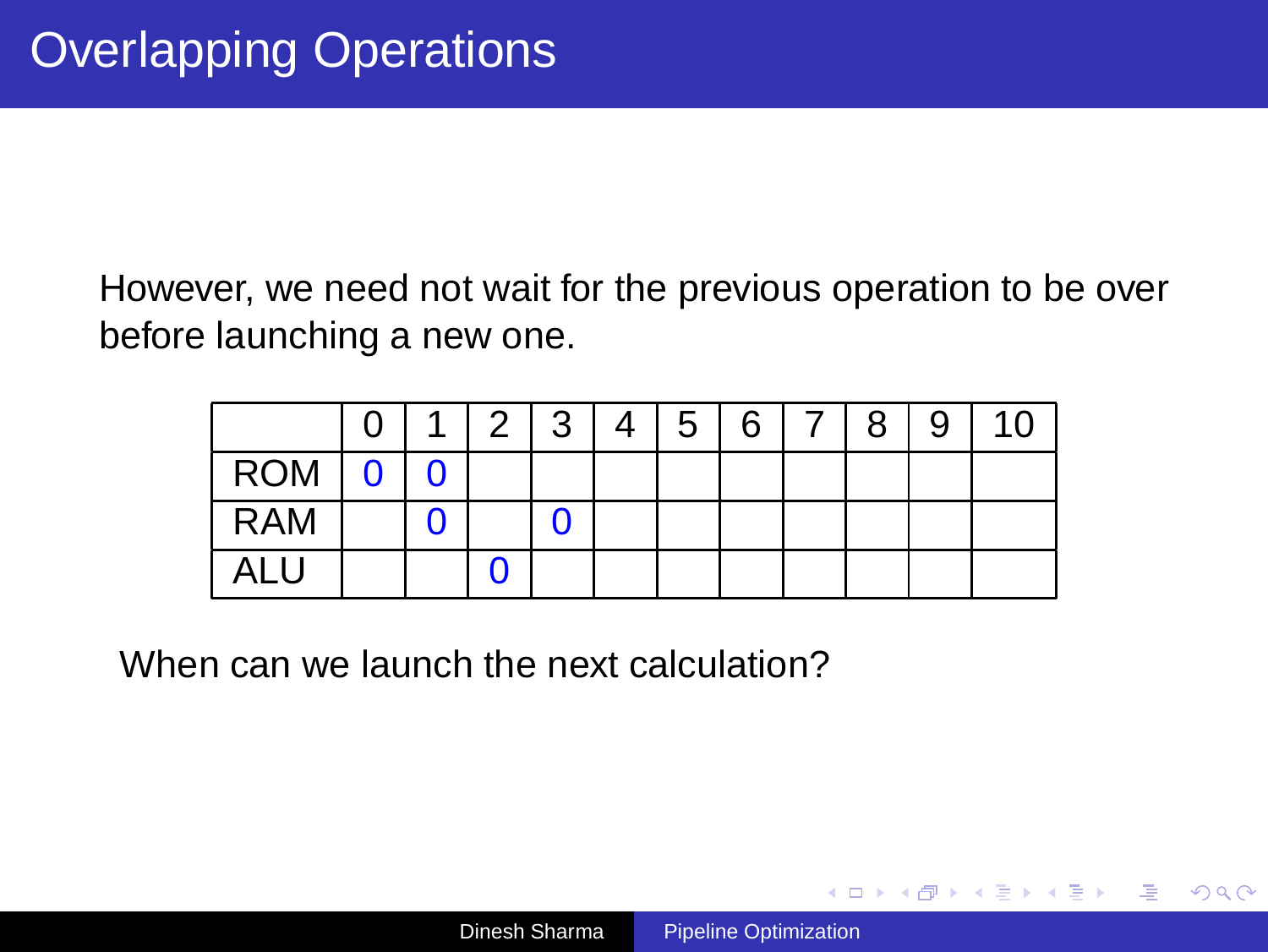#### We can fetch the next instruction from ROM while we write back the result of the current one to the RAM.

|            |  | 2 | Δ | 5 | 6 | 8 | 9 |  |
|------------|--|---|---|---|---|---|---|--|
| <b>ROM</b> |  |   |   |   | ┍ |   |   |  |
| <b>RAM</b> |  |   |   |   |   |   |   |  |
| ALU        |  |   |   |   |   |   |   |  |

This will enable us to launch a new calculation every third cycle.

イロト イ押 トイヨ トイヨト

 $\mathbb{B}$   $\Omega$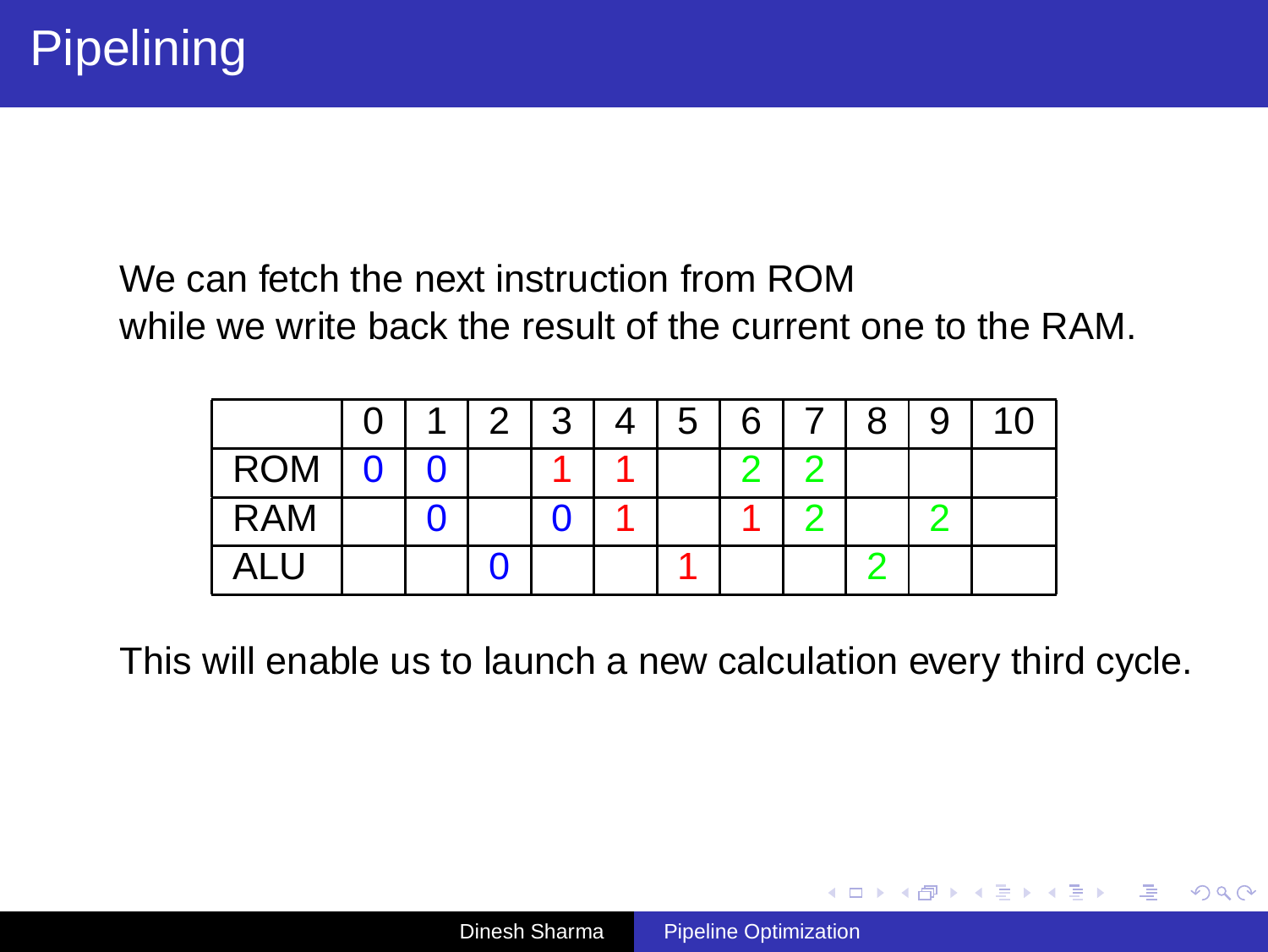# Overlapping Operations

Is this the best we can do?

|            |  | 3 | 5 | 6 | 8 | 9 |  |
|------------|--|---|---|---|---|---|--|
| <b>ROM</b> |  |   |   |   |   |   |  |
| <b>RAM</b> |  |   |   |   |   |   |  |
|            |  |   |   |   |   |   |  |

None of the resources are utilized 100% in this scheme. The ROM and the RAM are busy for 2 out of 3 cycles, whereas the ALU is used for 1 cycle out of 3.

A new sample is handled every 3rd cycle now. Can we get even better throughput?

 $2Q$ 

∍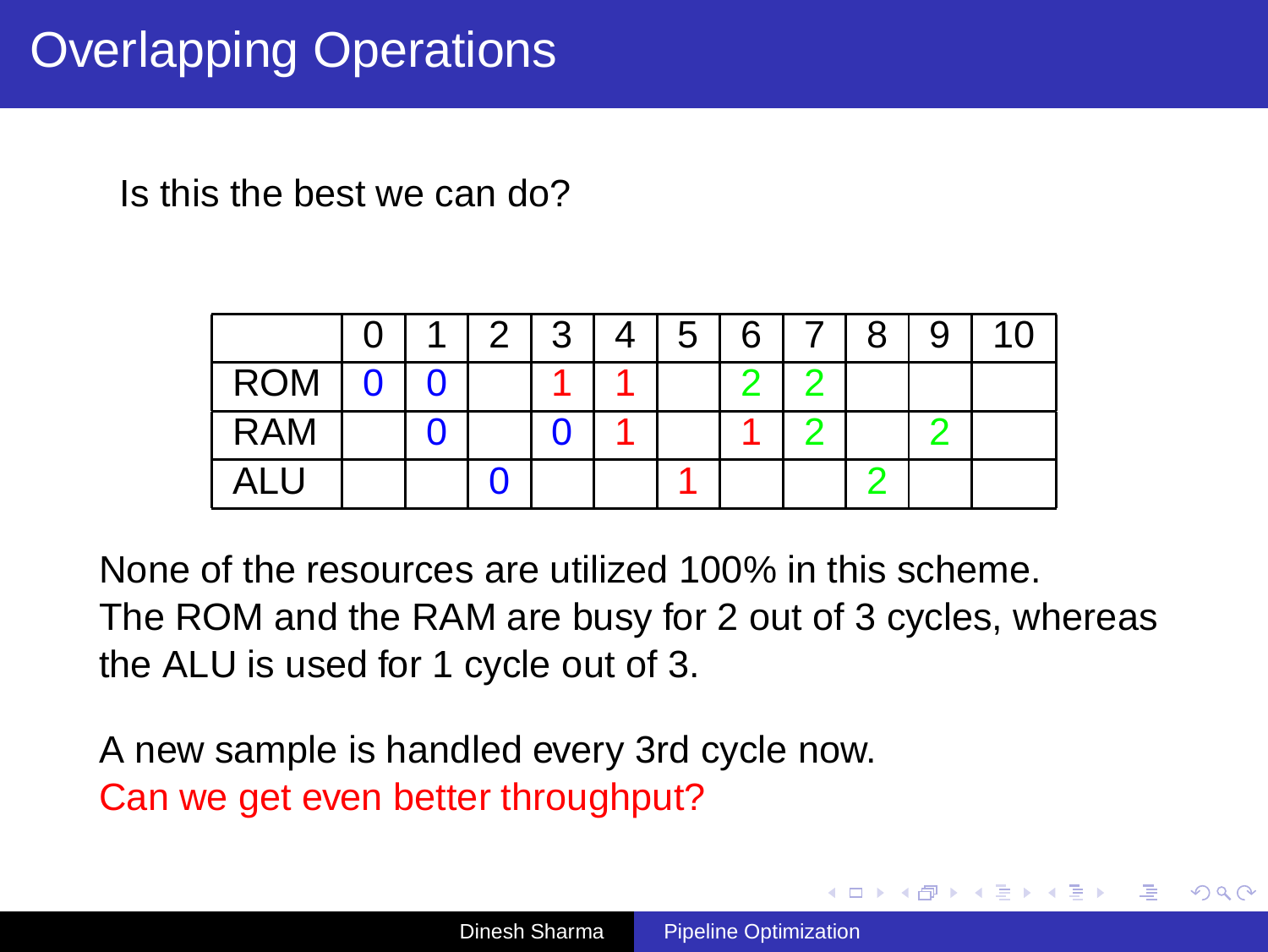If we store the result in a local register for 1 cycle, and write it to the RAM only in the 4th cycle, we get

Modified Resource Reservation Table

|            | $\Omega$ |   | 2 | 3                 | 4 | 5 | 6 |
|------------|----------|---|---|-------------------|---|---|---|
| <b>ROM</b> | $\Omega$ | ŋ |   |                   |   |   |   |
| <b>RAM</b> |          | 0 |   |                   | 0 |   |   |
| <b>ALU</b> |          |   | n |                   |   |   |   |
| <b>BUF</b> |          |   |   | $\mathbf{\Omega}$ |   |   |   |

By delaying the write back,

we can launch the next instruction earlier!

 $\langle \vert \bar{f} \vert \vert \rangle$   $\langle \vert \bar{f} \vert \rangle$   $\langle \vert \bar{f} \vert \rangle$   $\langle \vert \bar{f} \vert \rangle$ 

画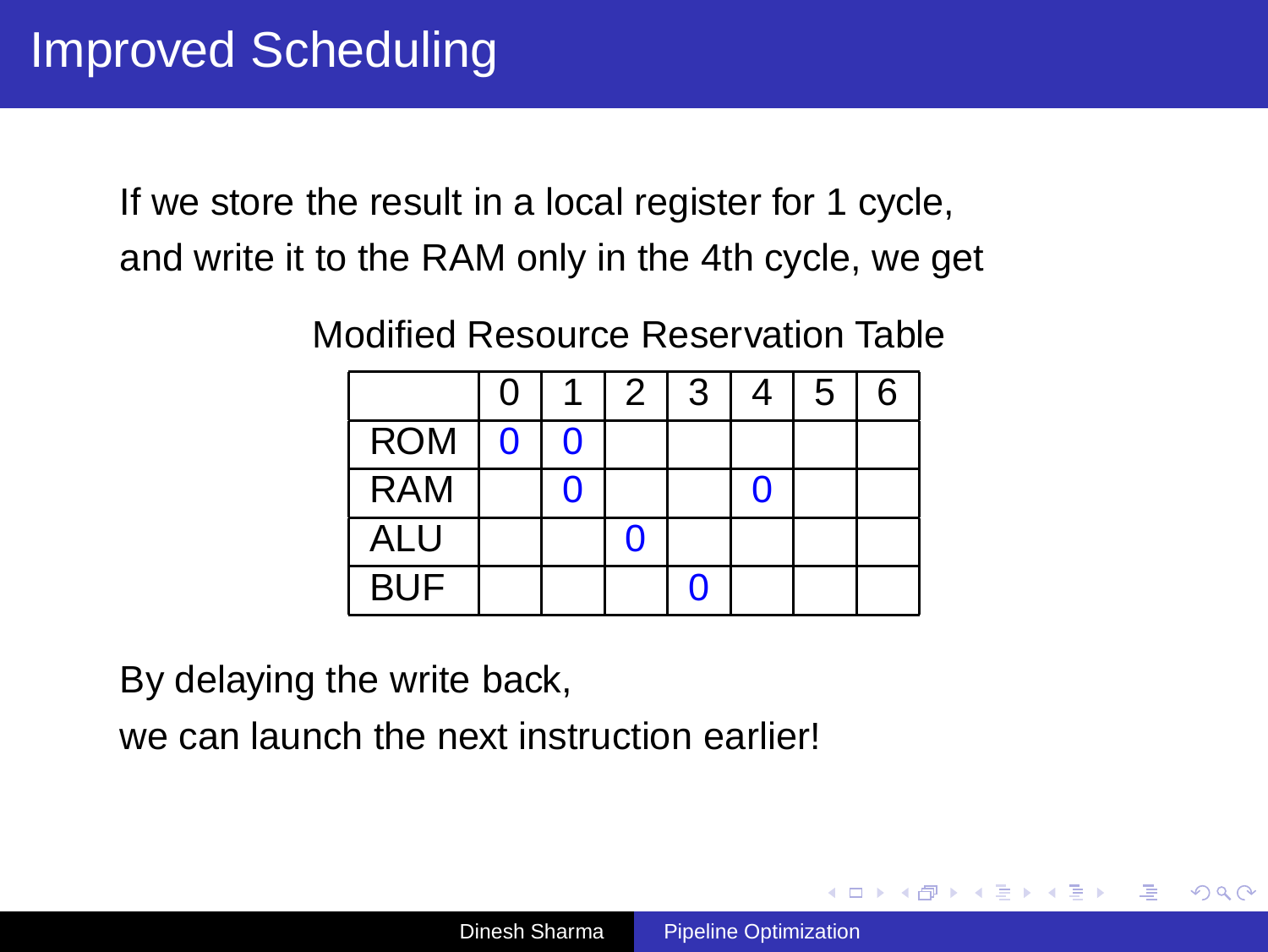If we store the result in a local register for 1 cycle, and write it to the RAM only in the 4th cycle, we get

#### Modified Resource Reservation Table

|            |  | 2 | 3 | 4 | 5 | 6 | 8 | 9 | 10 |
|------------|--|---|---|---|---|---|---|---|----|
| <b>ROM</b> |  |   |   | າ | 2 | ว |   |   | 5  |
| <b>RAM</b> |  |   |   |   |   |   |   |   |    |
| ALU        |  |   |   |   |   |   |   |   |    |
| <b>BUF</b> |  |   |   |   |   |   |   |   |    |

We can now launch a new operation every 2nd cycle.

Can this be further improved?

 $\langle \vert \bar{f} \vert \vert \rangle$   $\langle \vert \bar{f} \vert \rangle$   $\langle \vert \bar{f} \vert \rangle$   $\langle \vert \bar{f} \vert \rangle$ 

Φ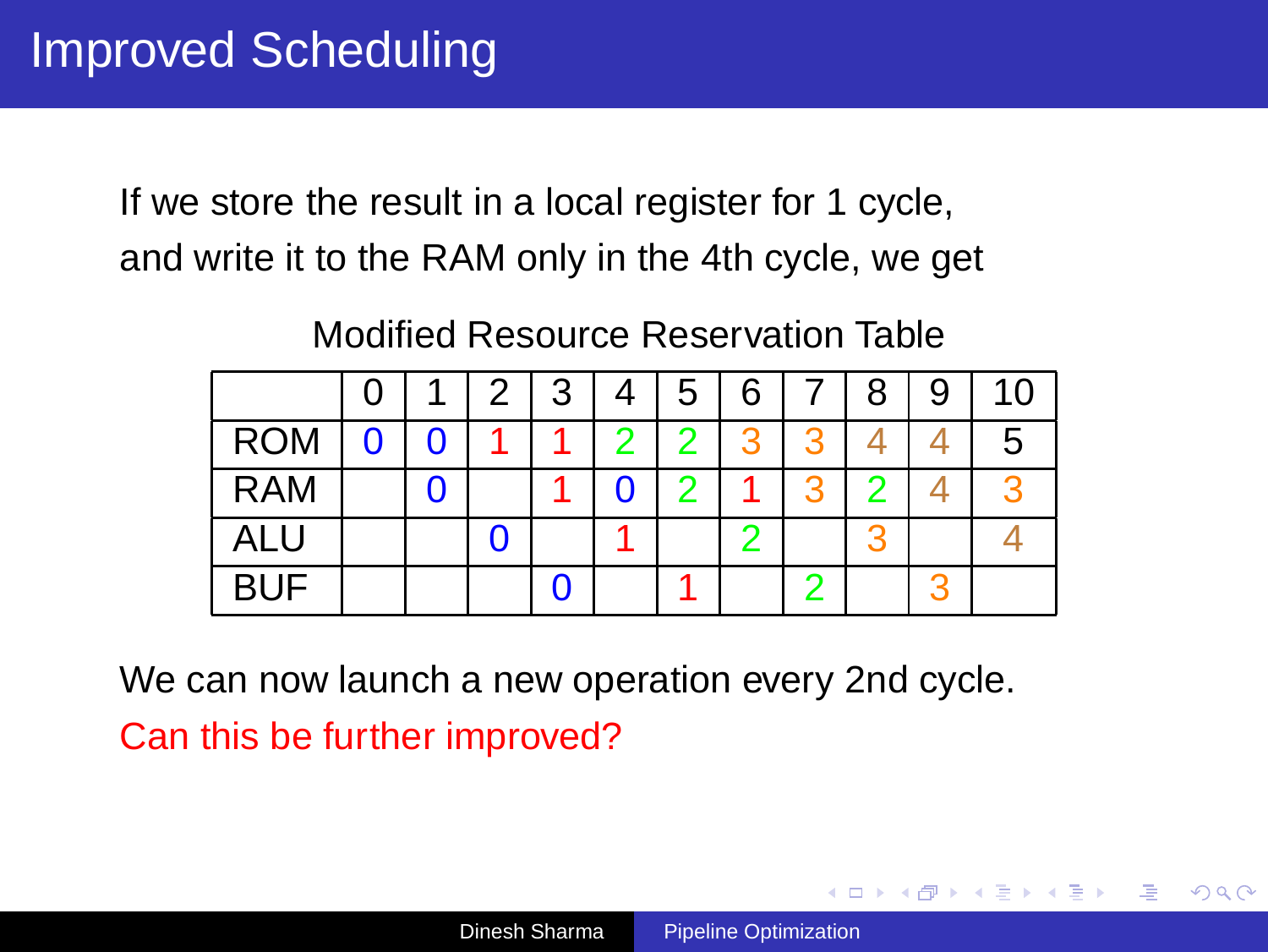If we store the result in a local register for 1 cycle, and write it to the RAM only in the 4th cycle, we get

#### Modified Resource Reservation Table

|            |  | З | 4 | 5 | 6 | 8 | 9 | 10     |
|------------|--|---|---|---|---|---|---|--------|
| <b>ROM</b> |  |   | ◠ |   | વ |   |   | .<br>C |
| <b>RAM</b> |  |   |   |   |   |   |   |        |
| ALU        |  |   |   |   |   |   |   |        |
| <b>BUF</b> |  |   |   |   |   |   |   |        |

The RAM and the ROM are now occupied 100% of the time, So the design is optimal and the throughput cannot be improved any further.

 $4$   $\overline{f}$   $\rightarrow$   $4$   $\overline{z}$   $\rightarrow$   $4$ 

÷,

Φ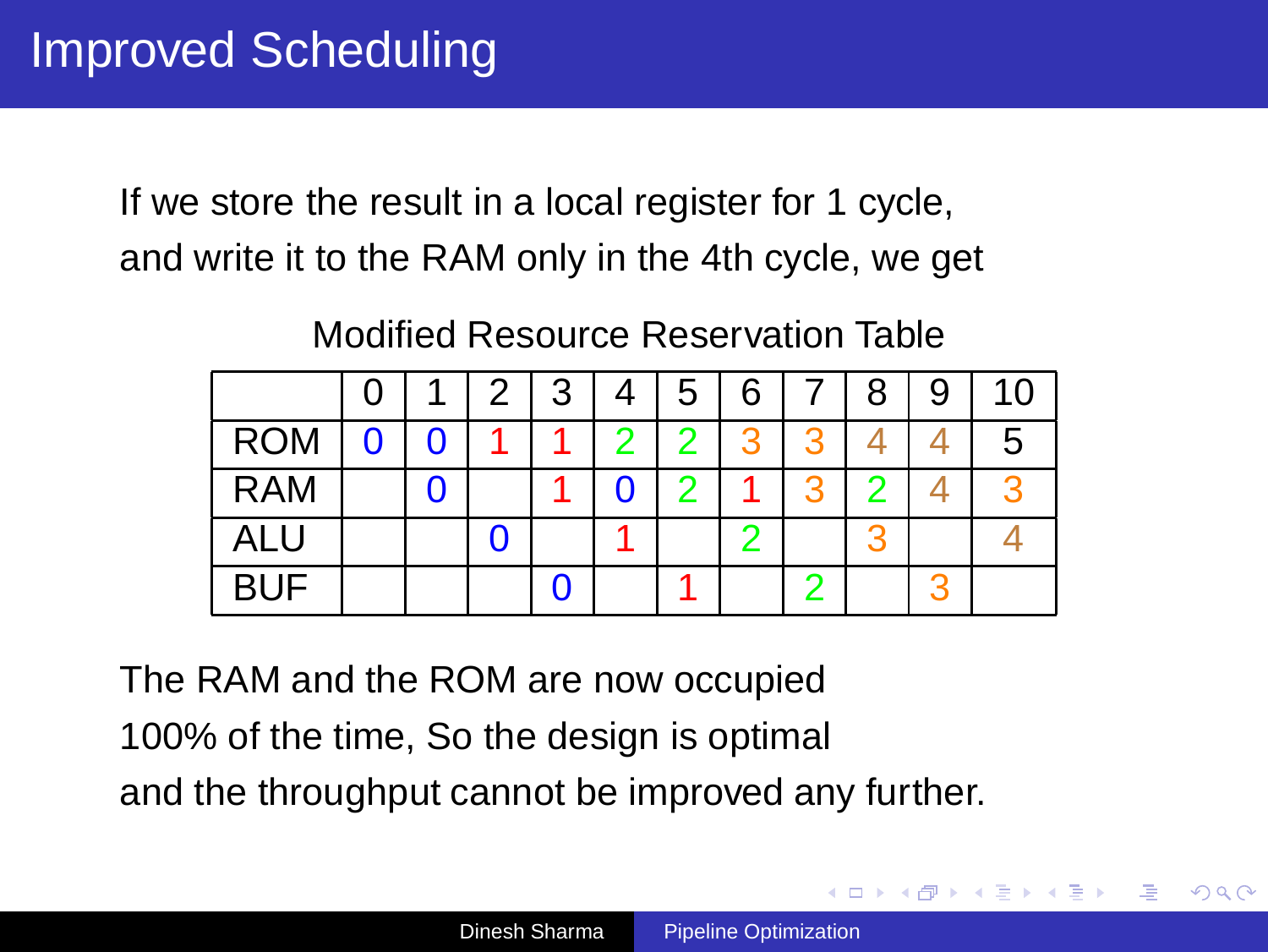# How can we always find the optimum solution?

- Given a Resource Reservation Table, we would like to set up a **systematic** method which optimizes the throughput of the process using this table.
- $\blacksquare$  For maximum throughput, we would like to launch new operations as frequently as possible.
- Thus, we want to minimize the time gap between launching two operations.
- **This is called the Sample Period** (SP).

What is the minimum possible value of SP?

 $\left\{ \begin{array}{ccc} 1 & 0 & 0 \\ 0 & 1 & 0 \end{array} \right.$ 

Φ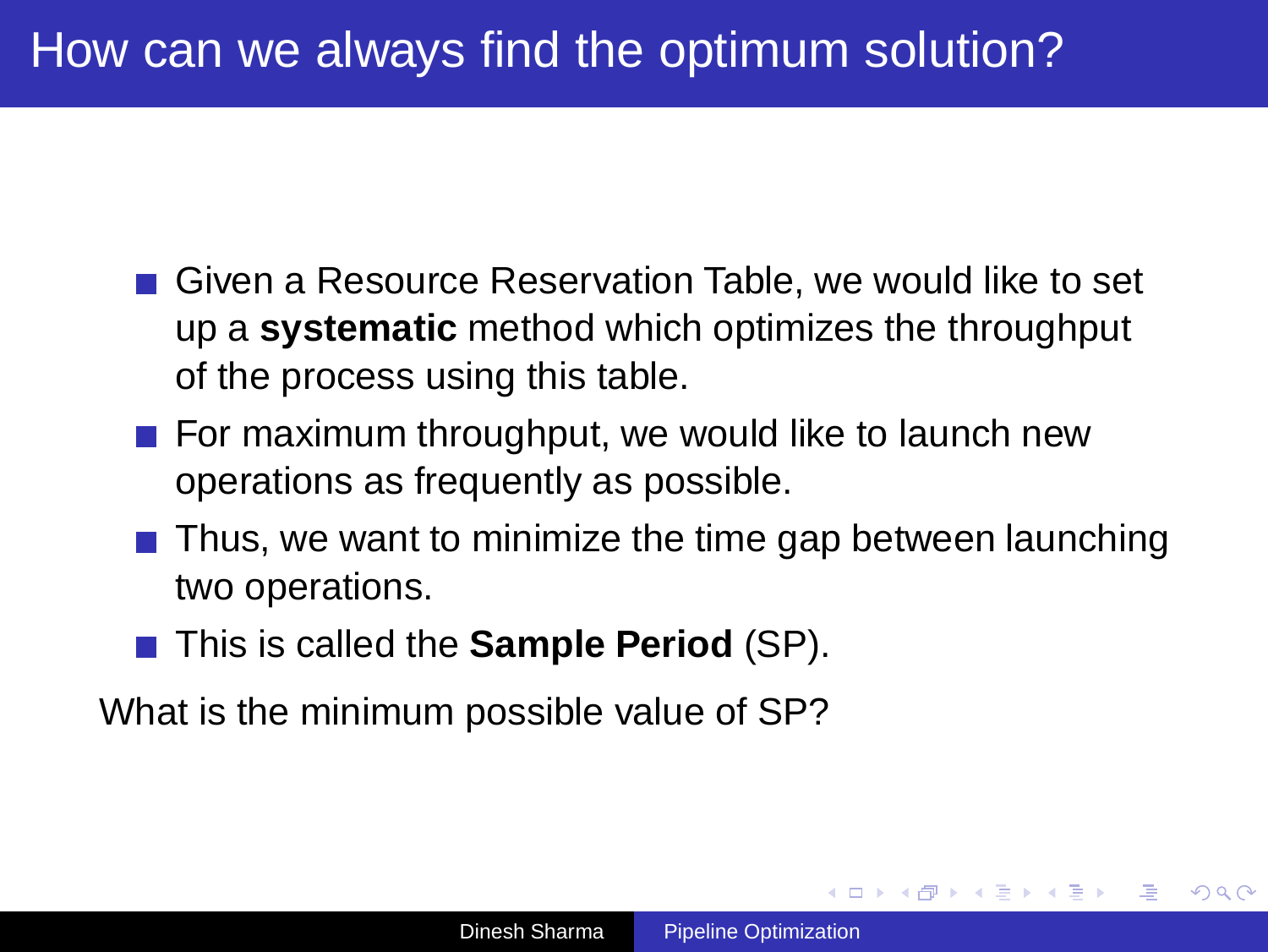- Consider an operation in which the busiest resource is used for n cycles.
- If we launch a new operation every n cycles, this resource will be used 100% of the time.
- $\blacksquare$  If we launch operations any more frequently than this, the resource will not have enough time to do its work.
- Therefore, the minimum possible Sample Period is equal to the maximum number of cycles for which the busiest of the resource(s) is in operation.

 $4$  ロ }  $4$   $\overline{r}$  }  $4$   $\overline{r}$  }  $4$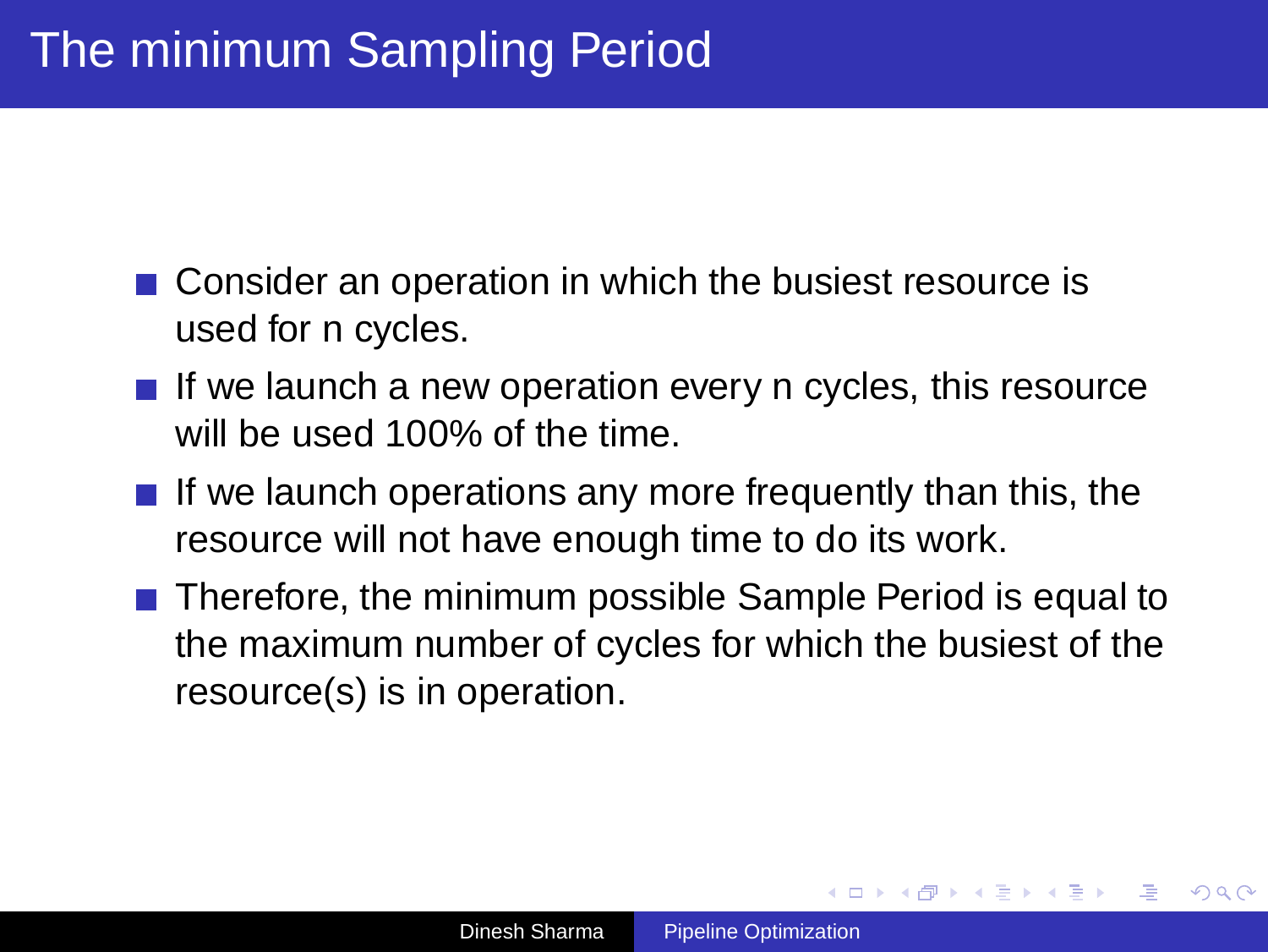- We want to minimize the sampling period.
- But the sampling period need not be a constant!
- $\blacksquare$  SP can cycle through a finite set of values.
- We should therefore define an **Average** Sampling period ASP.
- The minimum value of this **average** Sampling Period (MASP) is given by the number of cycles for which the busiest resource is used in an operation.

<span id="page-19-0"></span>K ロ ▶ K 御 ▶ K 唐 ▶ K 唐 ▶

画

 $\Omega$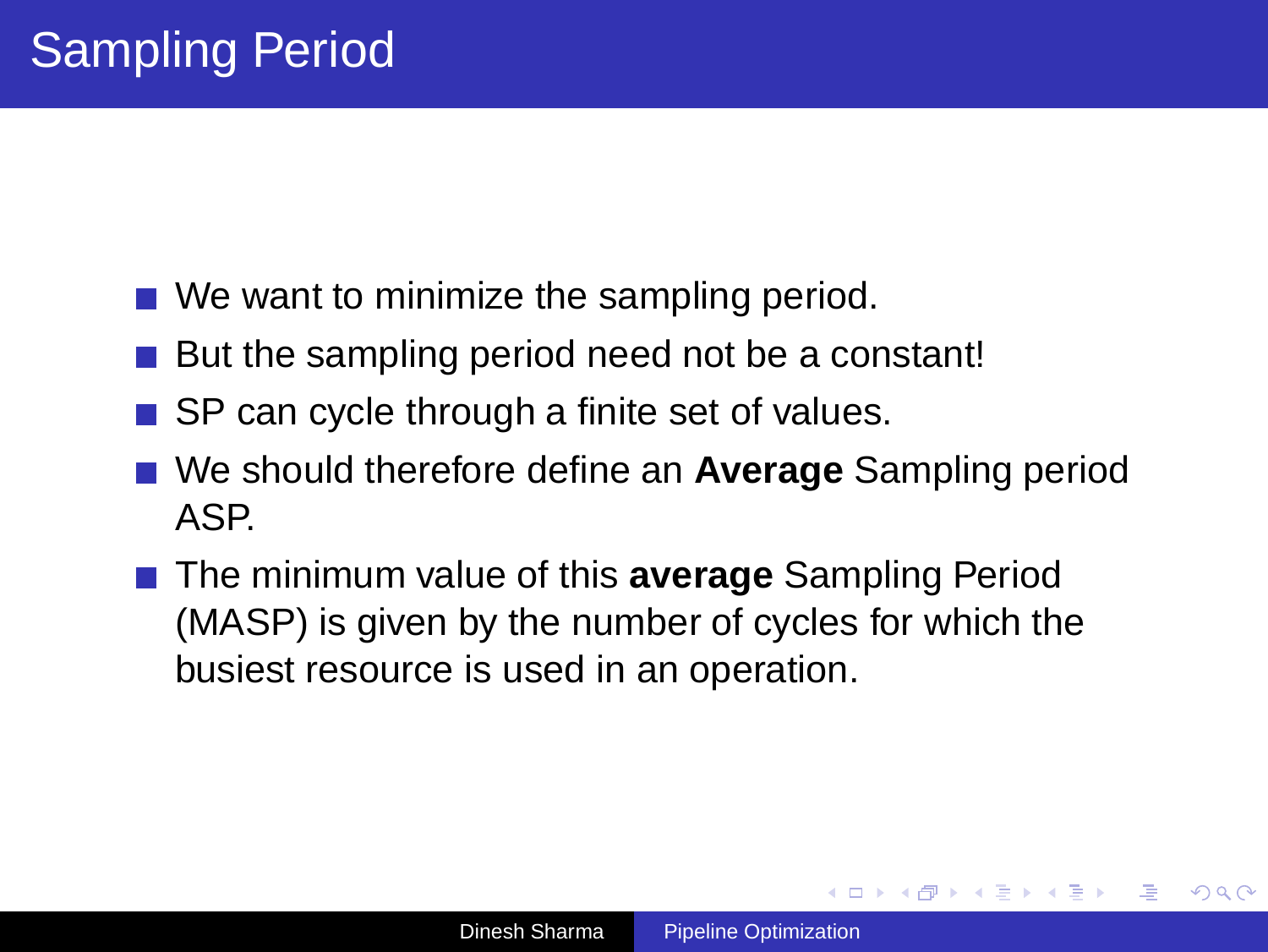# Cyclic Sampling Period

Consider the following reservation table:

|                  |  | 3 | 5 | 6 |  |
|------------------|--|---|---|---|--|
| RSC <sub>1</sub> |  |   |   |   |  |
| RSC <sub>2</sub> |  |   |   |   |  |
| RSC <sub>3</sub> |  |   |   |   |  |

Now the next operation can be launched in cycle 1 itself. However, the following one can only be launched after a gap of 3 cycles in cycle 4.

<span id="page-20-0"></span>

|            |  | 2 | 3 | 4 | 5 | 6 | 8 | 9 | 10 |
|------------|--|---|---|---|---|---|---|---|----|
| <b>ROM</b> |  |   |   |   |   |   |   | 5 |    |
| <b>RAM</b> |  |   |   |   |   |   |   |   | b  |
|            |  |   |   |   |   |   |   |   |    |

Again, the next operation can be launched in the next cycle (in cycle 5) and after that, with a gap of 3 cycl[es](#page-19-0) [in](#page-21-0) [c](#page-19-0)[y](#page-20-0)[cl](#page-21-0)[e](#page-0-0) [8.](#page-45-0)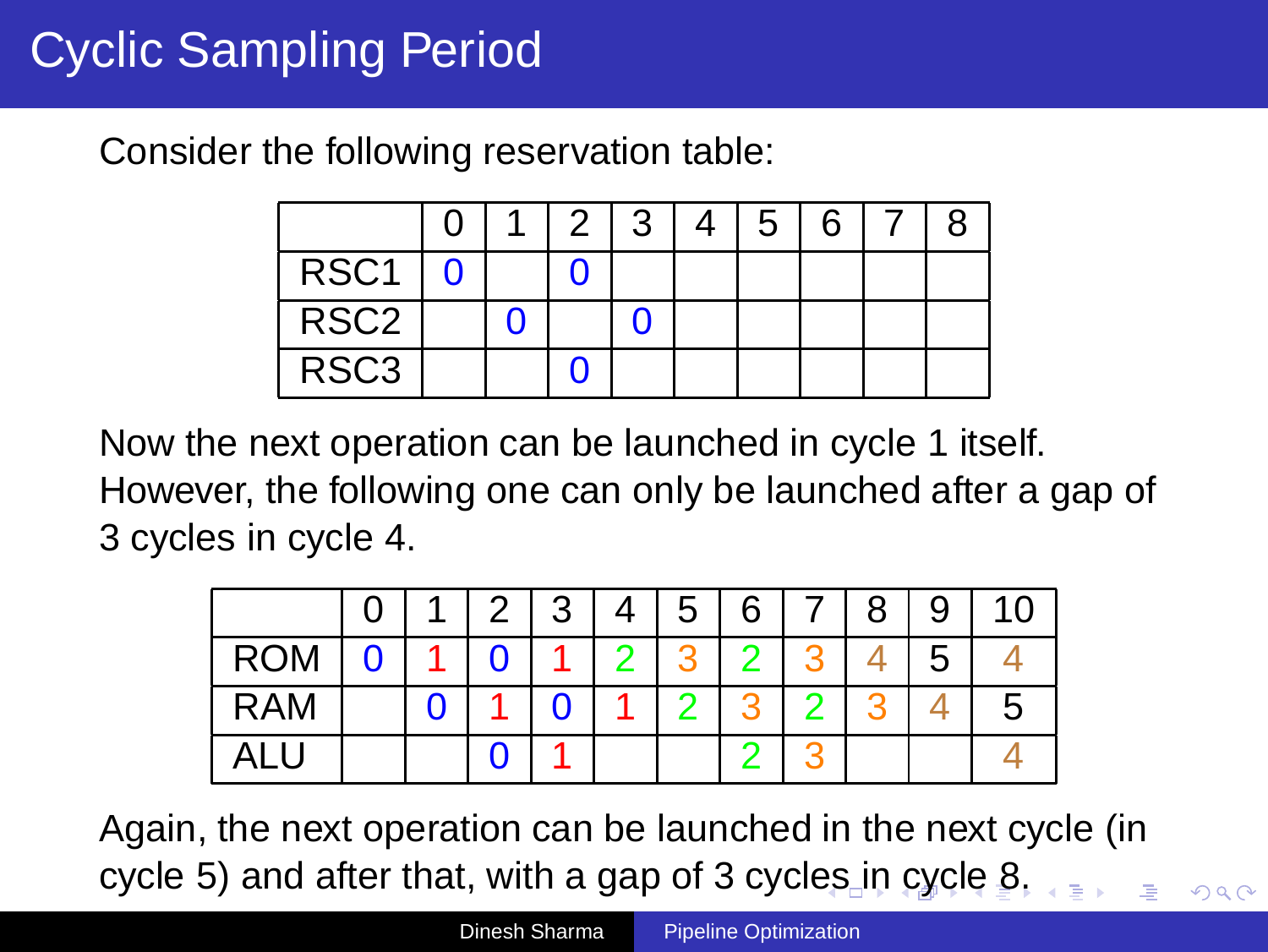# Average Sampling Period

|            |  | 2 | 3 | Δ | $5^{\circ}$ | 6 | 8 | 9 | 10 |
|------------|--|---|---|---|-------------|---|---|---|----|
| <b>ROM</b> |  |   |   |   |             |   |   | b |    |
| <b>RAM</b> |  |   |   |   |             |   |   |   | Ð  |
|            |  |   |   |   |             |   |   |   |    |

- New operations can be launched in clock periods  $0.1.4.5.8.9...$
- $\blacksquare$  Thus, the sample period cycles through the values {1,3}.
- The average of the cycle is called the Average Sampling Period (ASP).
- The Average Sampling period (ASP) is 2 here.
- $\blacksquare$  The whole pattern repeats every 4 cycles. This is called the period (p).

<span id="page-21-0"></span>K □ ▶ K 何 ▶ K 로 ▶ K 로 ▶ - 트 - K 9 Q (연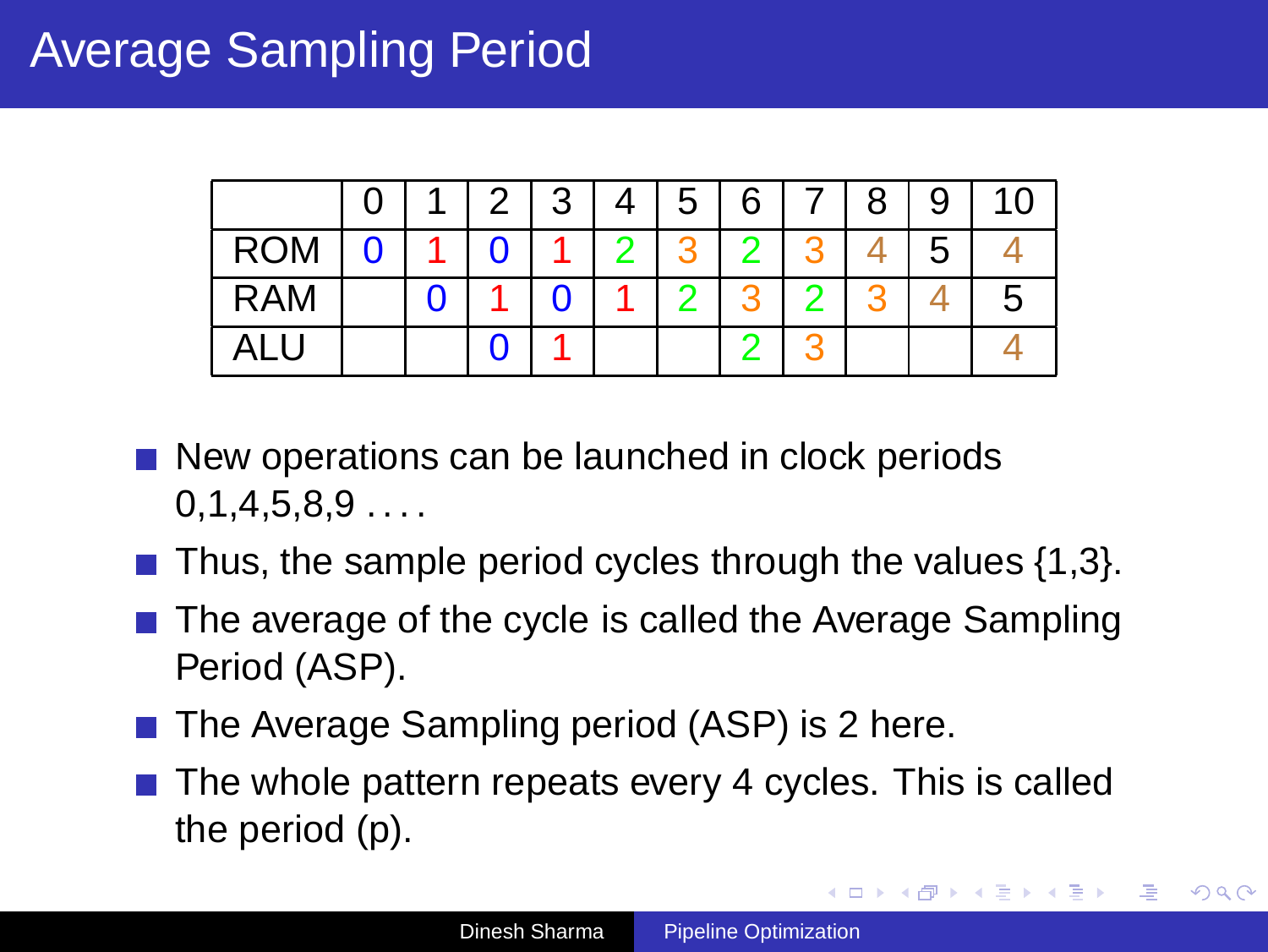## Minimum Average Sampling Period

- The minimum value of the Average Sampling Period (MASP) is given by the maximum number of cycles for which a resource is busy during an operation.
- Therefore, given a reservation table, MASP is known.
- If the actual average Sampling Period is equal to MASP, the system is already optimum and nothing needs to be done.
- If the actual average Sampling Period is greater than MASP, we can attempt to modify the reservation table, such that MASP is achieved.

 $\left\{ \begin{array}{ccc} 1 & 0 & 0 \\ 0 & 1 & 0 \end{array} \right.$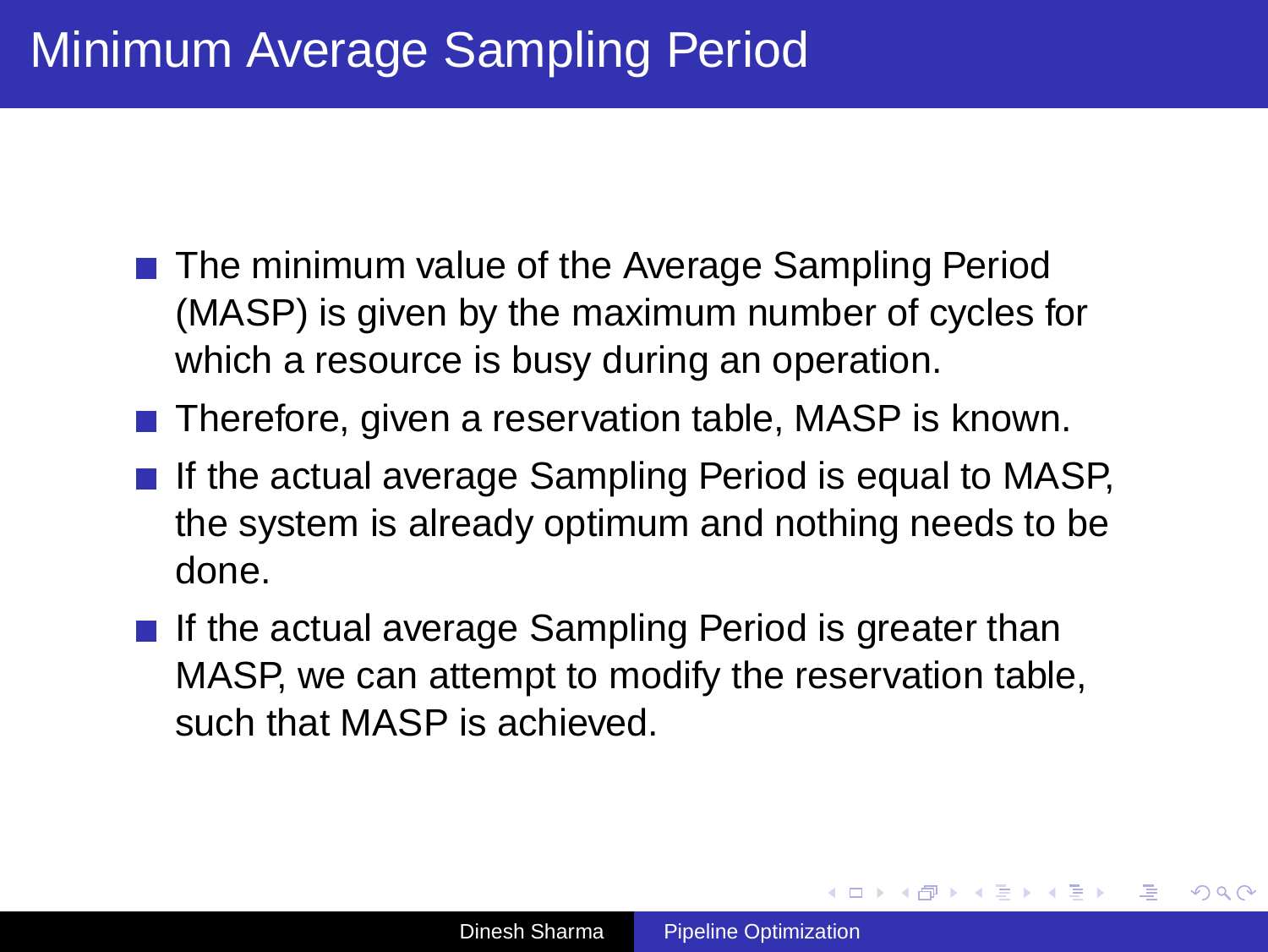- 1 For a given reservation table, find the current average sample period (ASP).
- 2 Find the largest no. of cycles for which a resource is busy.
- 3 This is equal to the Minimum possible Average Sampling Time (MASP).
- 4 If  $ASP = MASP$ , there is nothing to be done.
- 5 Else, we should try to re-schedule events such that MASP is achieved.

イロメ イ部メ イモメ イモメー

(B)  $200$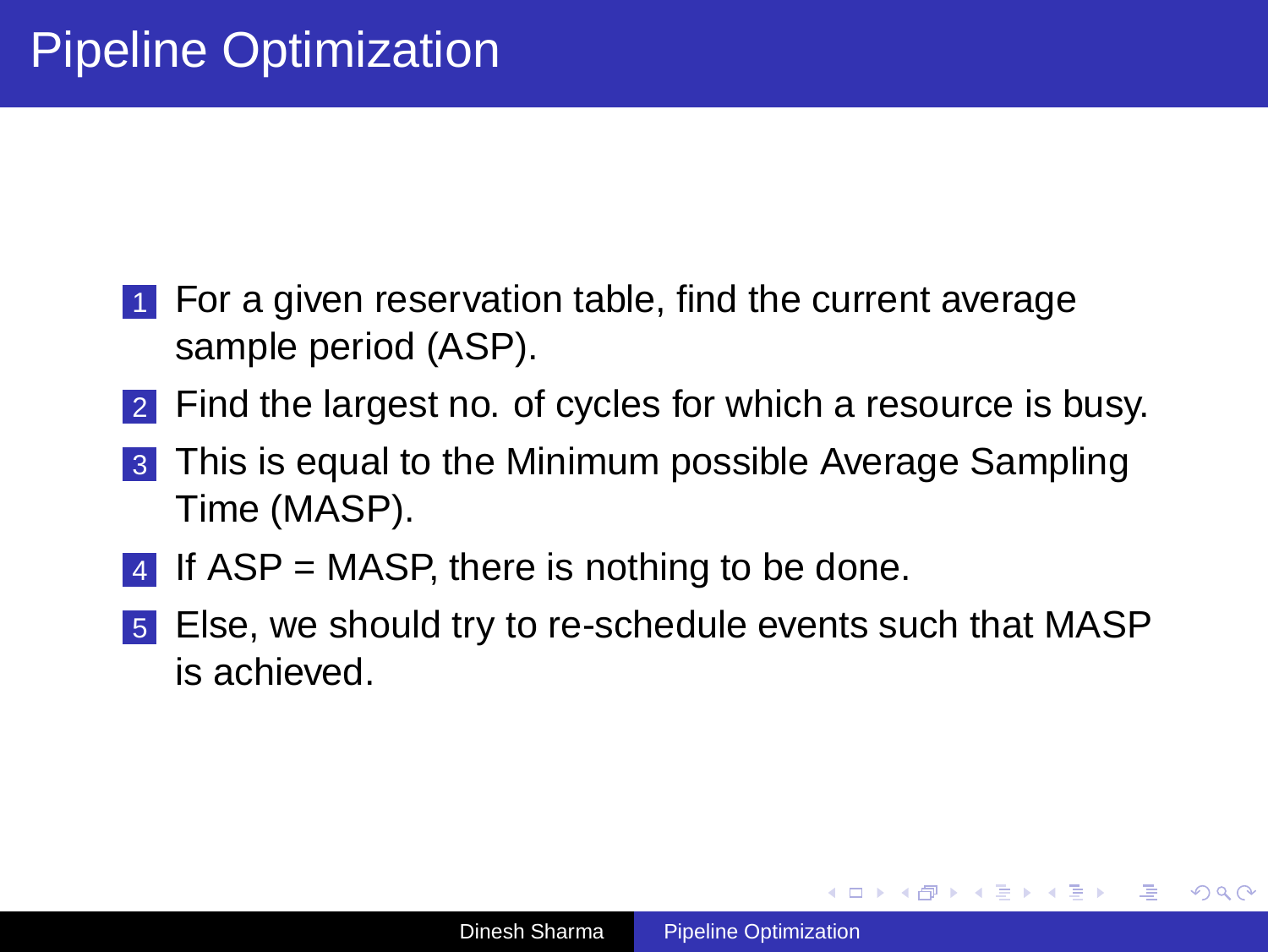- We first consider various cycles whose average is the desired MASP.
- For example, if MASP is 2, we can have cycles of  $\{2\}$ ,  $\{1,3\}$ or {1,1,4} etc.
- $\blacksquare$  The periods are 2, 4 and 6 in these three cases.

 $\langle \vert \bar{f} \vert \vert \rangle$   $\langle \vert \bar{f} \vert \rangle$   $\langle \vert \bar{f} \vert \rangle$   $\langle \vert \bar{f} \vert \rangle$ 

 $\equiv$   $\Omega$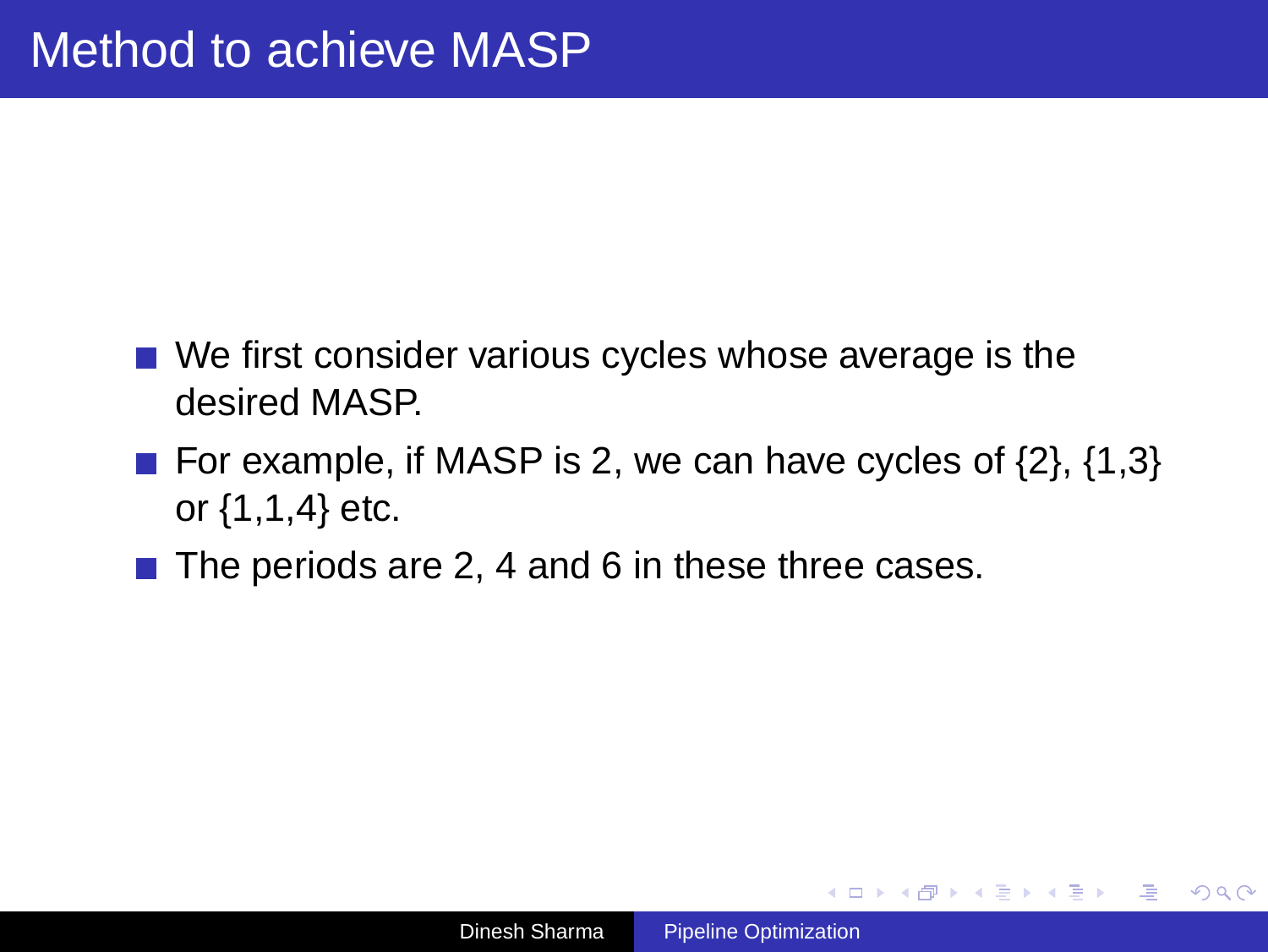- For each cycle, we construct a generator set  $G$ , which contains elements of the cycle, their sums taken two at a time, three at a time etc., modulo periodicity p.
- In our example, cycles are  $\{2\}$ ,  $\{1,3\}$  and  $\{1,1,4\}$ For a cycle of  $\{2\}$ ,  $p = 2$ , so  $G = \{0\}$ For a cycle of  $\{1,3\}$ ,  $p = 4$ , so  $G = \{0,1,3\}$ For a cycle of  $\{1,1,4\}$ ,  $p = 6$ , so  $G = \{0,1,2,4,5\}$

メ押 トメミ トメミ トー

 $\Rightarrow$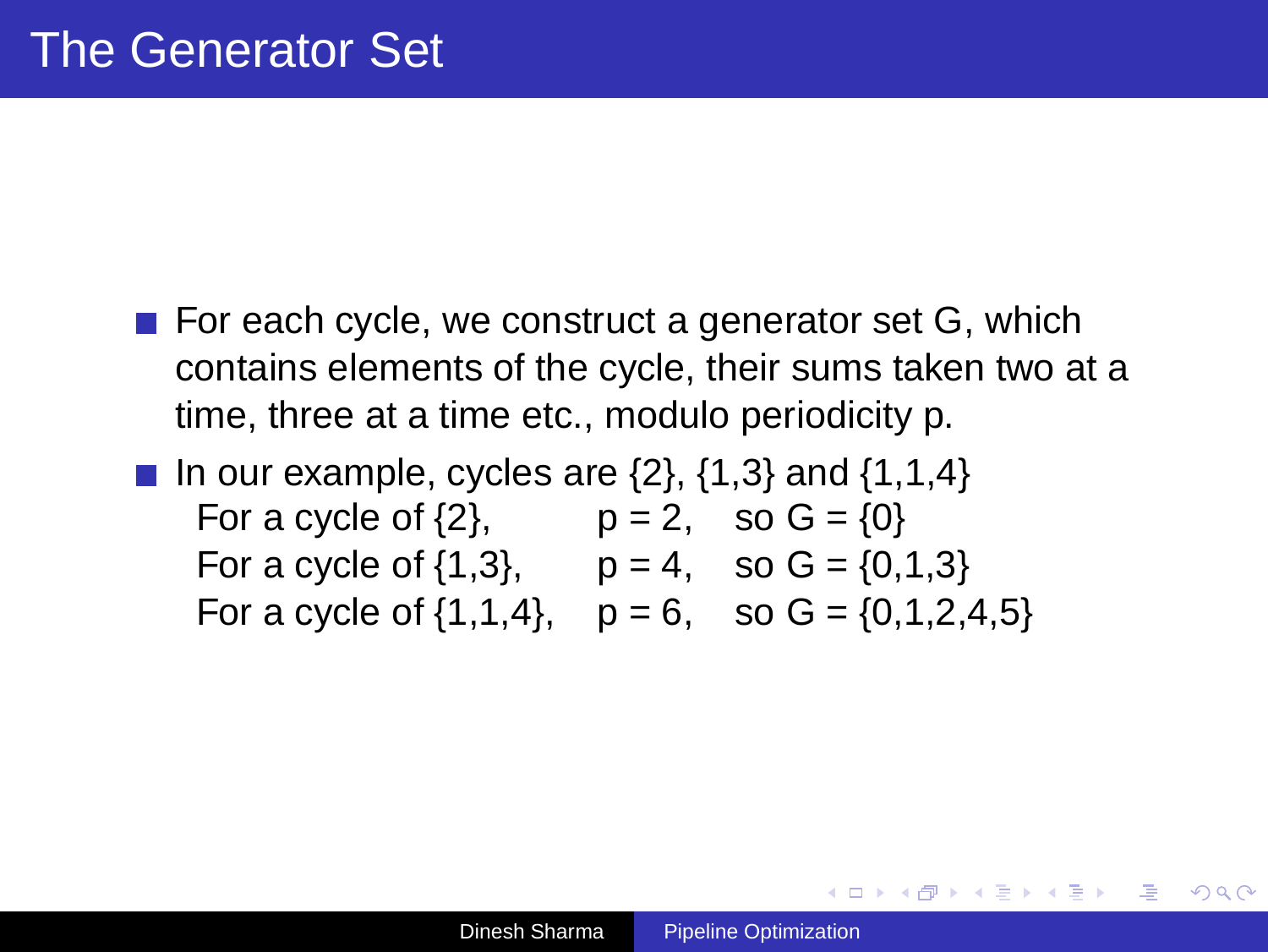- For each selected cycle, We now construct the Source set S. This contains integers 0 through p-1, from which all members of G except 0 have been removed.
- In our example, cycles are  $\{2\}$ ,  $\{1,3\}$  and  $\{1,1,4\}$

| Cycle         | p G               | S.        |
|---------------|-------------------|-----------|
| $\{2\},\$     | $2 \{0\}$         | ${0,1}$   |
| $\{1,3\},\$   | $4 \{0,1,3\}$     | ${0,2}$   |
| $\{1,1,4\},\$ | 6 $\{0,1,2,4,5\}$ | $\{0,3\}$ |

 $\langle \vert \bar{f} \vert \vert \rangle$   $\langle \vert \bar{f} \vert \rangle$   $\langle \vert \bar{f} \vert \rangle$   $\langle \vert \bar{f} \vert \rangle$ 

画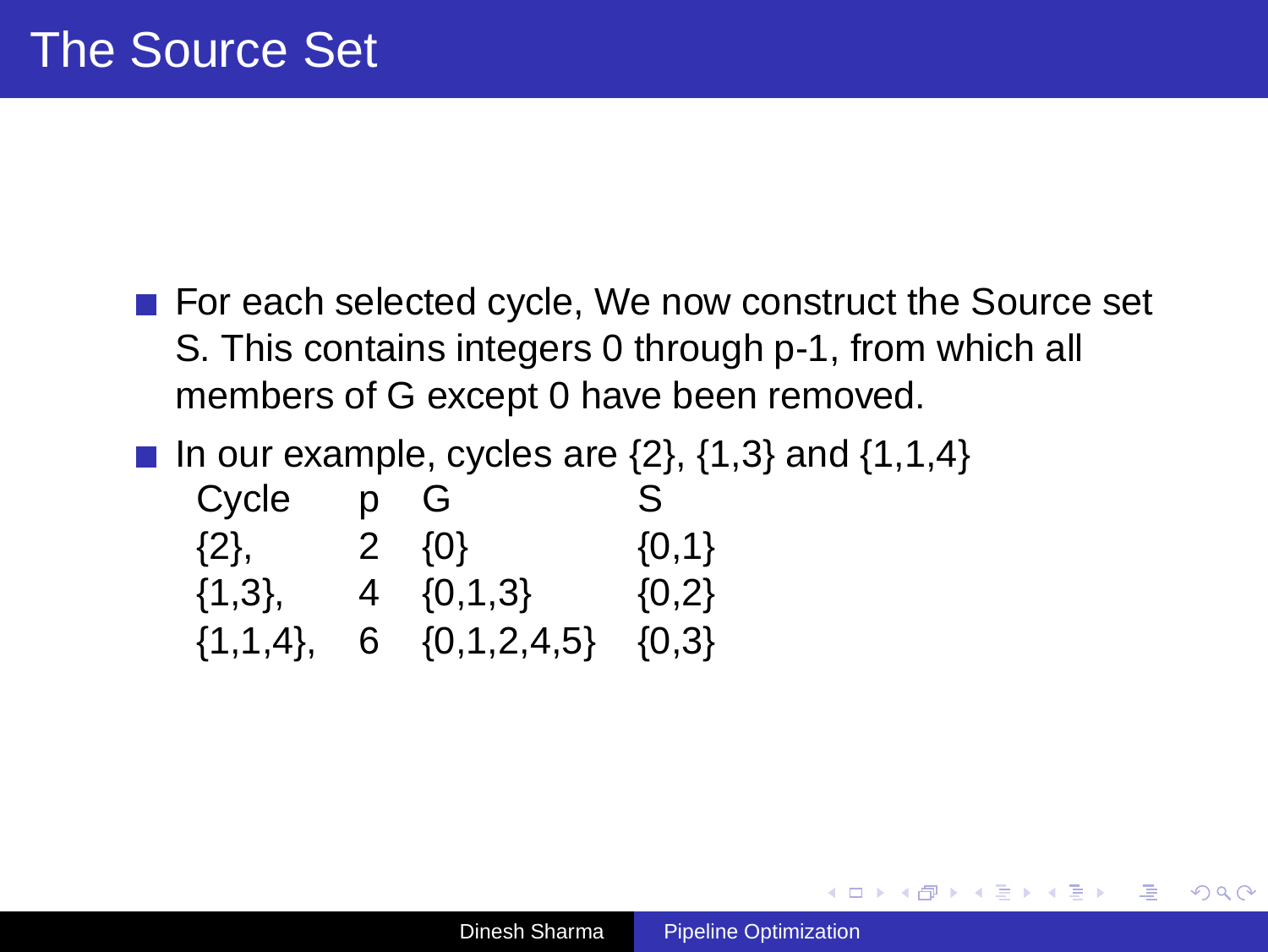For each selected cycle, We construct Design sets  $D_i$ which have the property that: if  $a \in D$  and  $b \in D$ then  $|a - b|$  also  $\in D$ .

 $\blacksquare$  In our example,

| Cycle       | p S | D sets                                                  |
|-------------|-----|---------------------------------------------------------|
| $\{2\},$    |     | 2 $\{0,1\}$ $\{0\}$ , $\{1\}$ and $\{0,1\}$             |
| $\{1,3\}$ , |     | 4 $\{0,2\}$ $\{0\}$ , $\{2\}$ , $\{0,2\}$               |
|             |     | $\{1,1,4\}$ , 6 $\{0,3\}$ $\{0\}$ , $\{3\}$ , $\{0,3\}$ |

(ロ)→(部)→(語)→(語)→(

画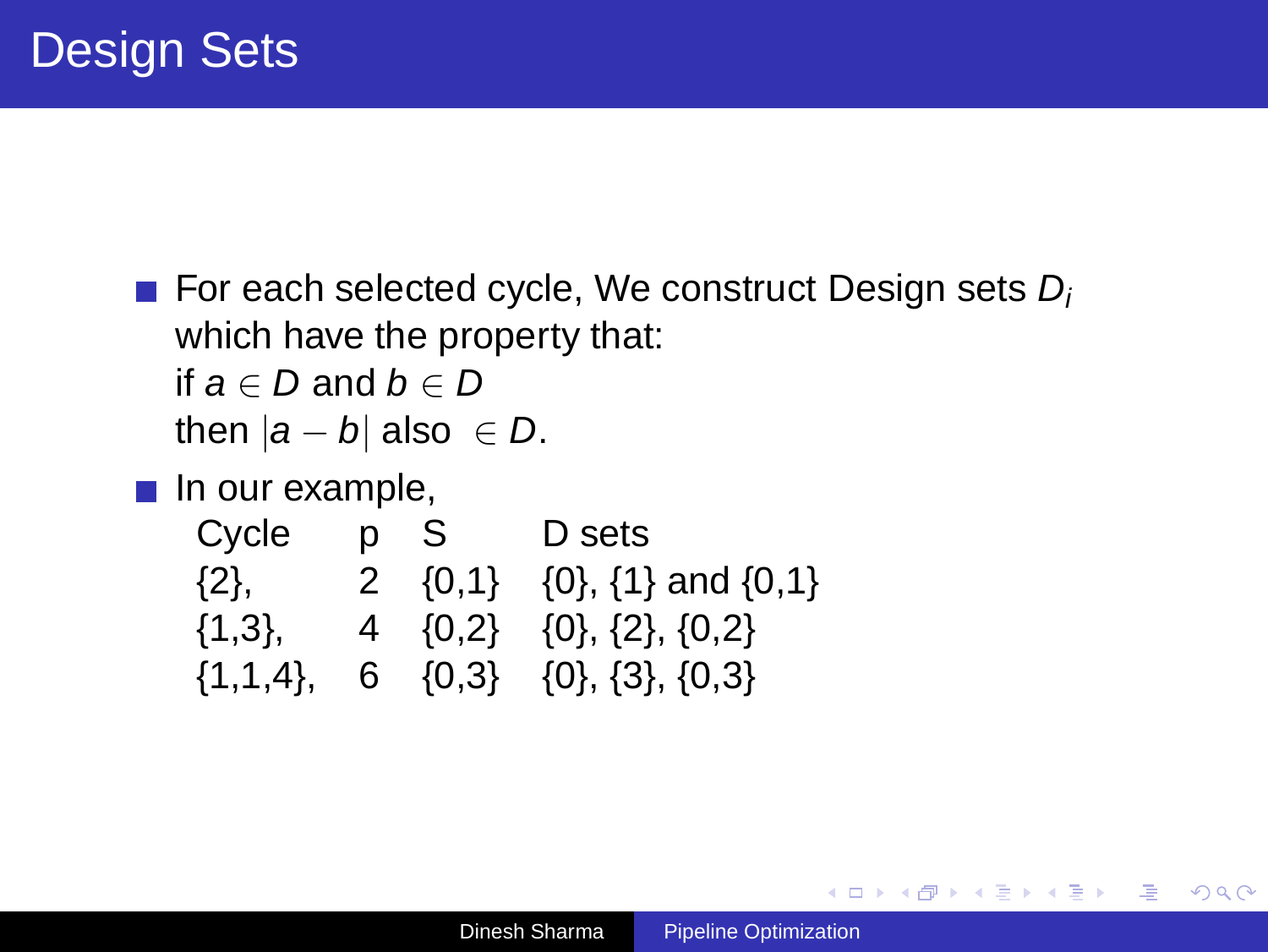- Notice that Design sets do not depend on the reservation table.
- $\blacksquare$  The sets G, S and D<sub>i</sub> are constructed from the repetition cycles whose average value is the MASP.
- Therefore we can make a library of these in advance for different combinations of MASP values and cycles - and use them when needed.

 $\left\{ \begin{array}{ccc} 1 & 0 & 0 \\ 0 & 1 & 0 \end{array} \right.$ 

画

 $\Omega$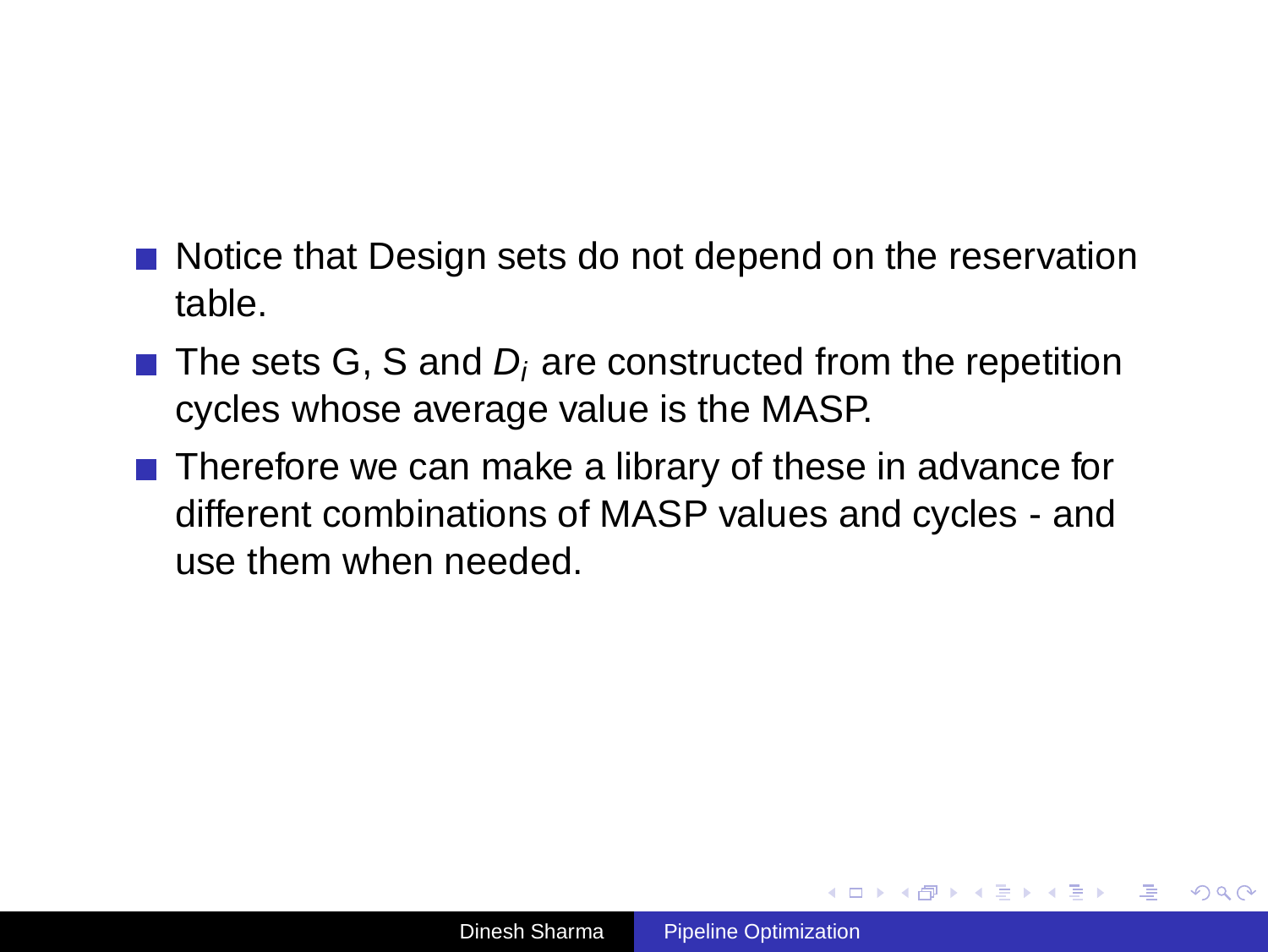- We construct a row vector for each resource in the reservation table.
- $\blacksquare$  The row vector is a set which contains the clock period in which a specific resource is busy.

Resource Reservation Table

|            | 0 |   |   | 3 |
|------------|---|---|---|---|
| <b>ROM</b> | 0 | 0 |   |   |
| <b>RAM</b> |   | O |   | O |
| ALU        |   |   | 0 |   |

In this example, the row vector for ROM is {0,1}, for RAM is {1,3} and for ALU is {2}.

イロト イ押 トイヨ トイヨト

 $\mathbb{B}$   $\Omega$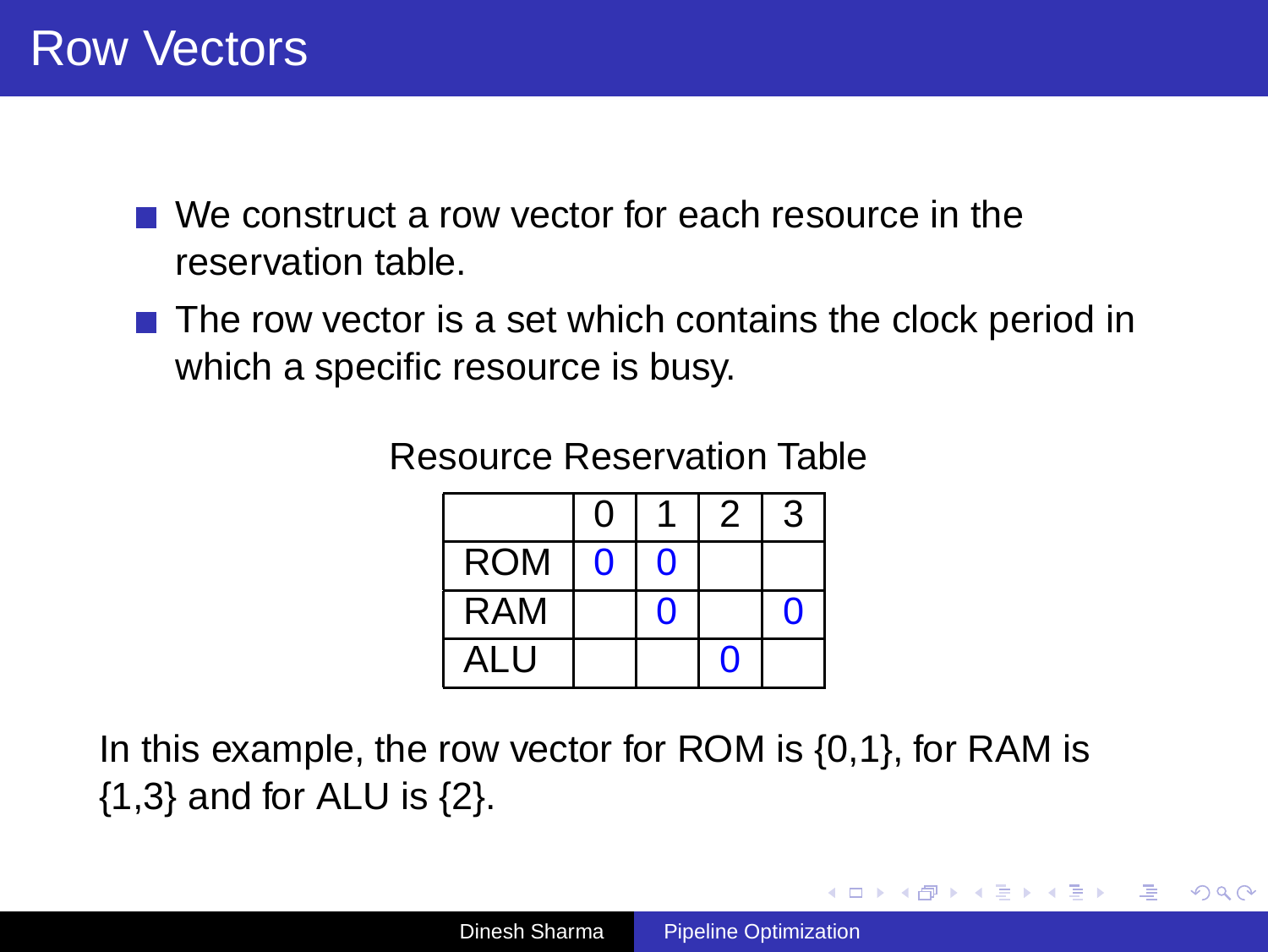- Choose a particular cycle with the desired MASP.  $(Sav MASP = 2, cycle = {2}).$
- $\blacksquare$  Pick the corresponding design sets. (In this example,  $D = \{0\}$ ,  $\{1\}$ ,  $\{0,1\}$ ).
- $\blacksquare$  For each resource,

take its row vector and take a design set with the same cardinality.

■ Align these according to defined rules.

イロト イ押 トイヨ トイヨト

画  $200$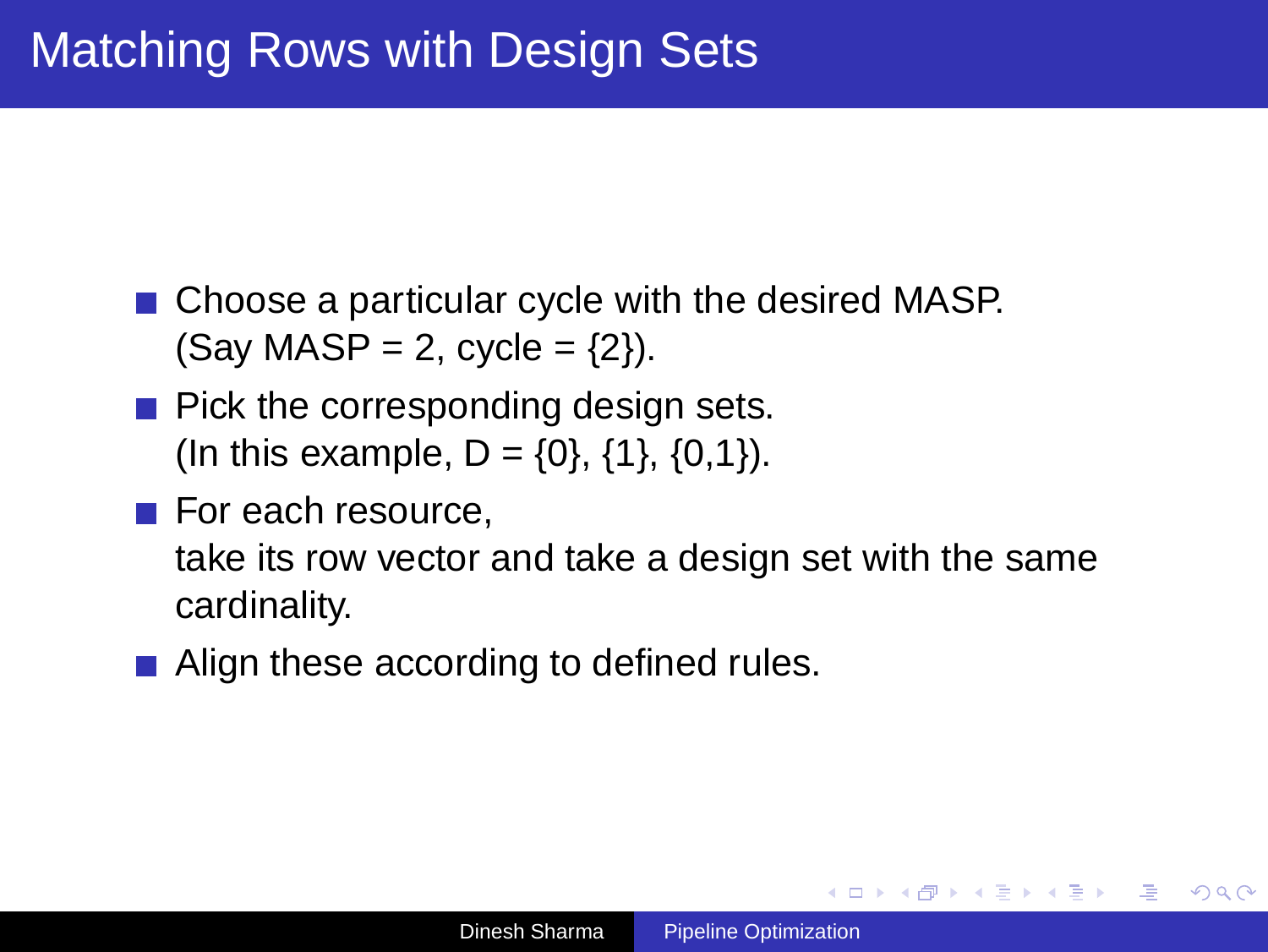### Rules for Alignment of the First elements

**Compare R(1) and D(1).** 

If these are equal, nothing needs to be done.

 $\blacksquare$  Else,

If  $R(1)$  < D(1), add D(1)-R(1) to all members of R

- If  $R(1) > D(1)$ , add  $R(1)-D(1)$  to all members of D
- This is equivalent to a rigid shift of R or D till their first members are aligned.

For Example, if R =  $\{1,3,4,6\}$  and D= $\{0,2,5,6\}$ 



 $\langle \vert \bar{f} \vert \vert \rangle$   $\langle \vert \bar{f} \vert \rangle$   $\langle \vert \bar{f} \vert \rangle$   $\langle \vert \bar{f} \vert \rangle$ 

 $\Rightarrow$ 

 $200$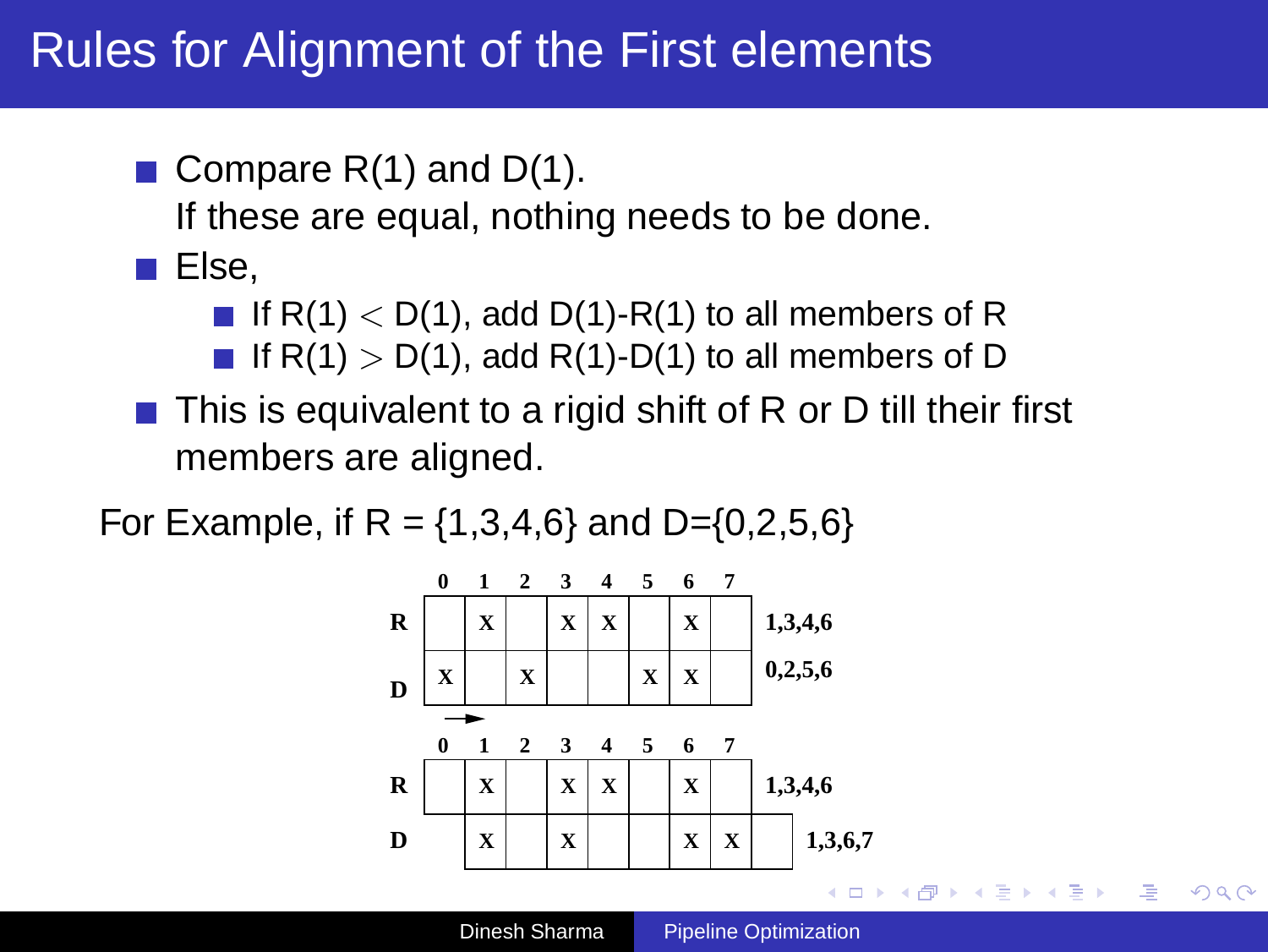If  $R(i) = D(i)$ ] Nothing needs to be done.

If  $R(i) < D(i)$ Add D(i) - R(i) delays to all members of R at position i and beyond.



イロト イ押 トイヨ トイヨト

画

 $2Q$ 

The i'th elements are now aligned.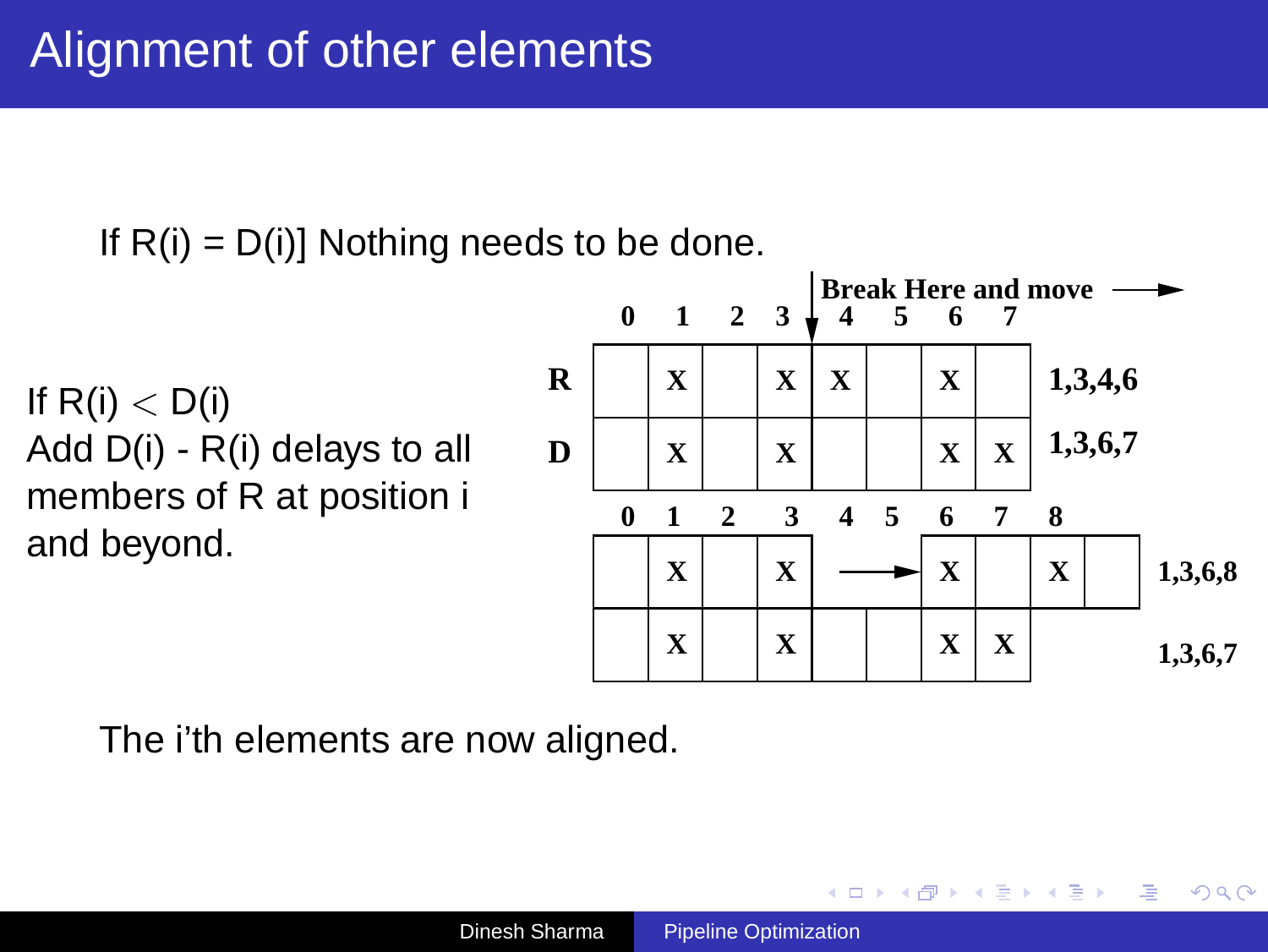## Alignment of other elements

If  $D(i) < R(i)$ (for Example,  $p = 2$  $R = \{1,3,4,6\}$ ,  $D = \{1,2,5,6\}$ . Now  $D2 < R2$ )

- Add sufficient multiples of p to D(i) such that it is  $> R(i)$ .
- Add the same number to members of D beyond i.
- 3 Now if  $R(i) < D(i)$ , add  $D(i)$  -R(i) delays to all members of R at position i and beyond.

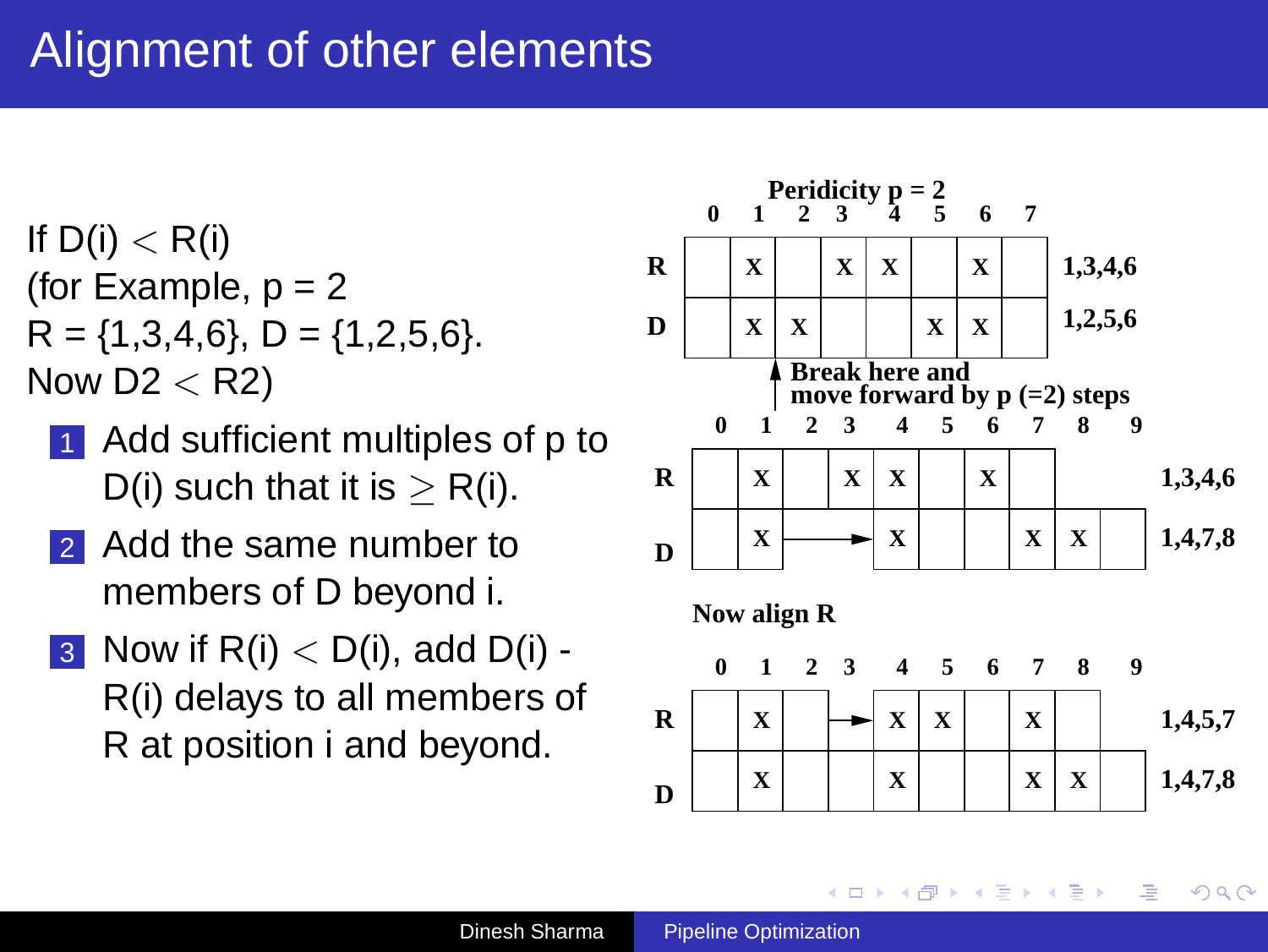Let  $R = 1,3,4,6$  and  $D = 0,1,4,5$ ; with periodicity  $p = 2$ 

|   | 0           |  | 11234456718 |            |  |  |
|---|-------------|--|-------------|------------|--|--|
| R |             |  |             | $X \mid X$ |  |  |
|   | $D$ $X$ $X$ |  |             |            |  |  |
|   |             |  |             |            |  |  |

|   |                         | 2 <sup>1</sup> | 3 I          | 4 <sup>1</sup> | $5^{\circ}$ | 6 | -8 |
|---|-------------------------|----------------|--------------|----------------|-------------|---|----|
| R |                         |                | $\mathsf{X}$ | Χ              |             |   |    |
| D | $\overline{\mathsf{X}}$ |                |              |                |             | Χ |    |
|   |                         |                |              |                |             |   |    |
| R |                         |                |              |                |             |   |    |

To align the first element, move all elements of D forward by 1 step. Now  $D = 1.2.5.6$ .

For the second element, D is behind. Move D2 onwards fwd by  $p = 2$ , so  $D = 1, 4, 7, 8$ . Move R2 onwards fwd by 1 So R =  $1.4.5.7$ 

イロトメ 御 トメ 重 トメ 重 トー

 $\Rightarrow$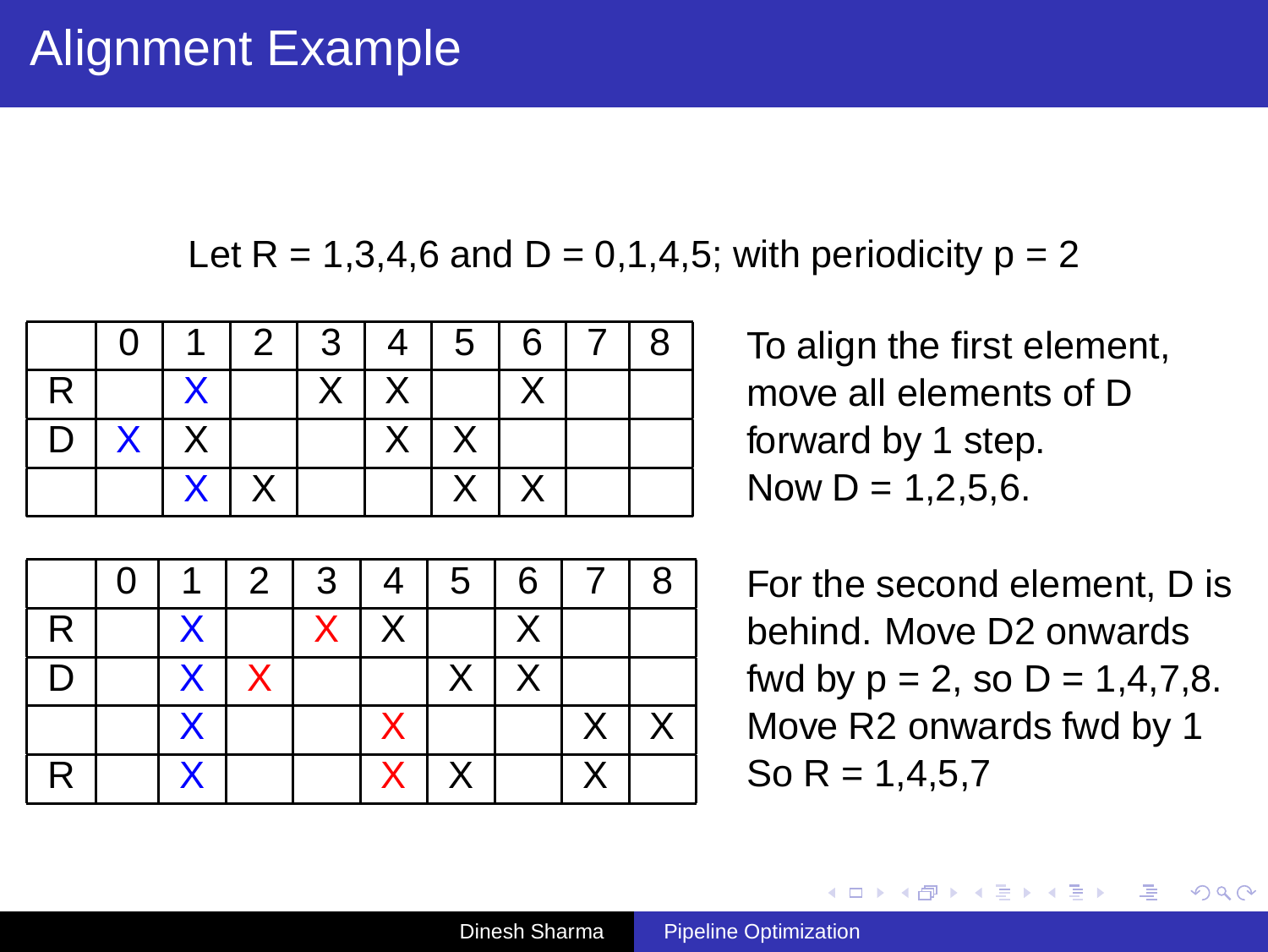## Alignment Example





Vectors are now aligned at 1,4,7,10.

モニ メモンメモンメモン (車)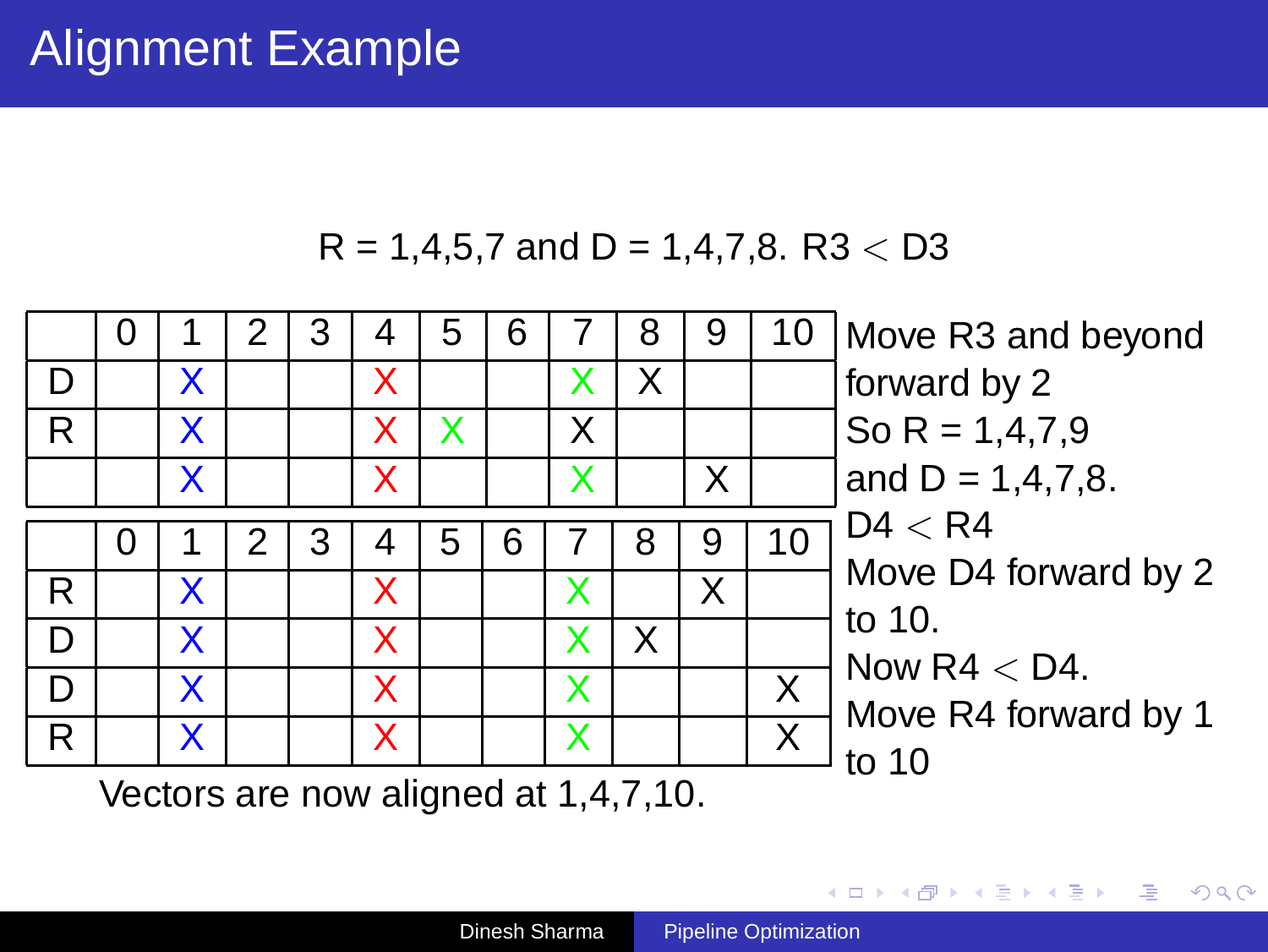we shall illustrate the method using our original example, whose reservation table is:

|            | 0 |   | -2 | 3 | 5 | 6 |
|------------|---|---|----|---|---|---|
| <b>ROM</b> | 0 | n |    |   |   |   |
| <b>RAM</b> |   |   |    |   |   |   |
| ALU        |   |   |    |   |   |   |

Resource Reservation Table

Since the ROM and the RAM are used for 2 cycles each in every operation,  $MASP = 2$ .

However, as we had seen before,  $ASP = 3$  in this case.

Therefore, the schedule needs improvement.

イロト イ押 トイヨ トイヨト

画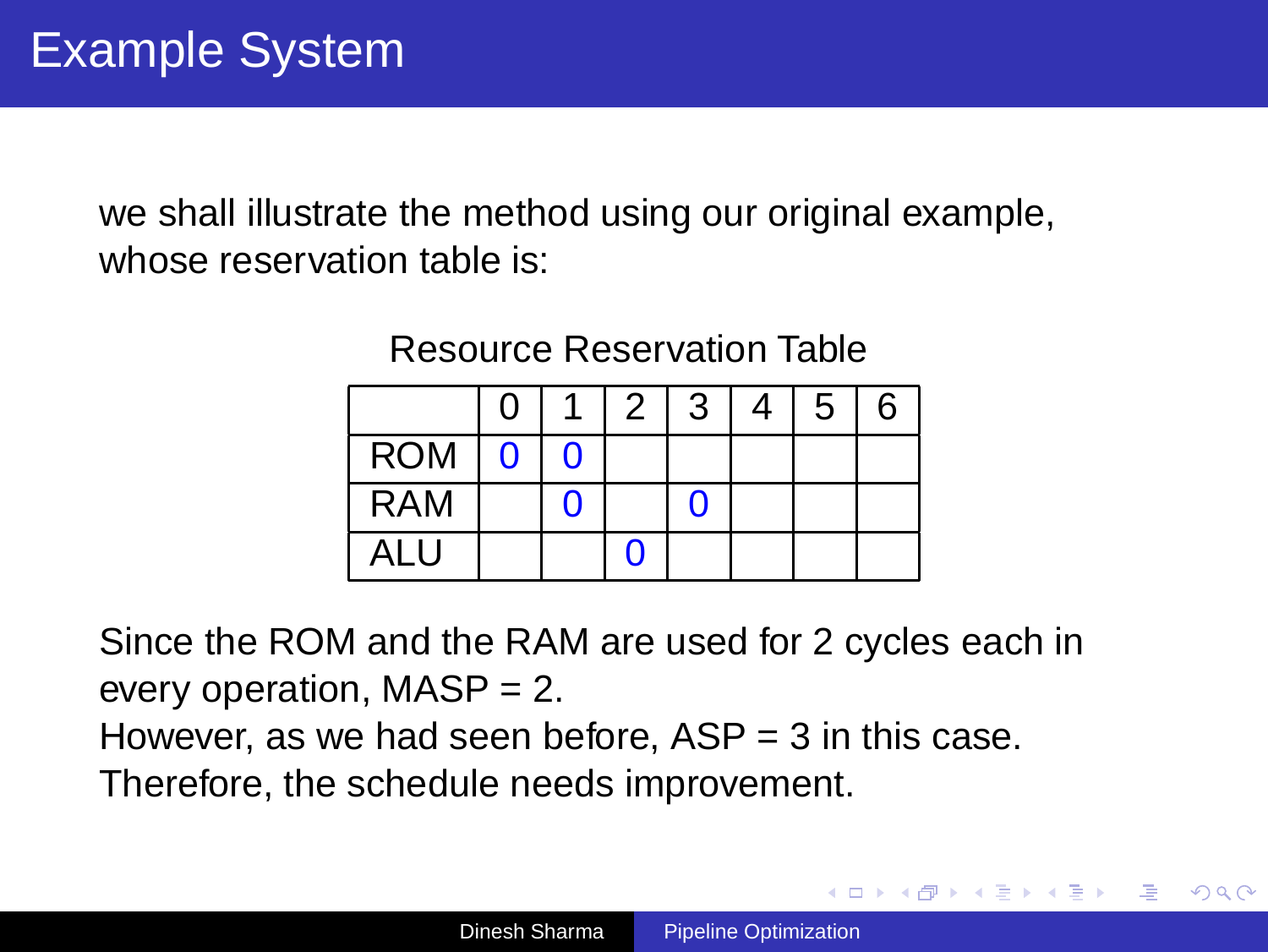## Example Application

Aligning the ROM

|            | 0 |   | 2 | 3 |
|------------|---|---|---|---|
| <b>ROM</b> | O | O |   |   |
| <b>RAM</b> |   | በ |   | C |
| ALU        |   |   | O |   |

 $MASP = 2$ , Choose the cycle: $\{2\}$ Then D =  $\{0\}$ ,  $\{1\}$ ,  $\{0,1\}$ For ROM:  $R = \{0,1\}$ , D= $\{0,1\}$ 

So no alignment is required.

イロト イ押 トイヨ トイヨト

 $\mathbb{B}$   $\Omega$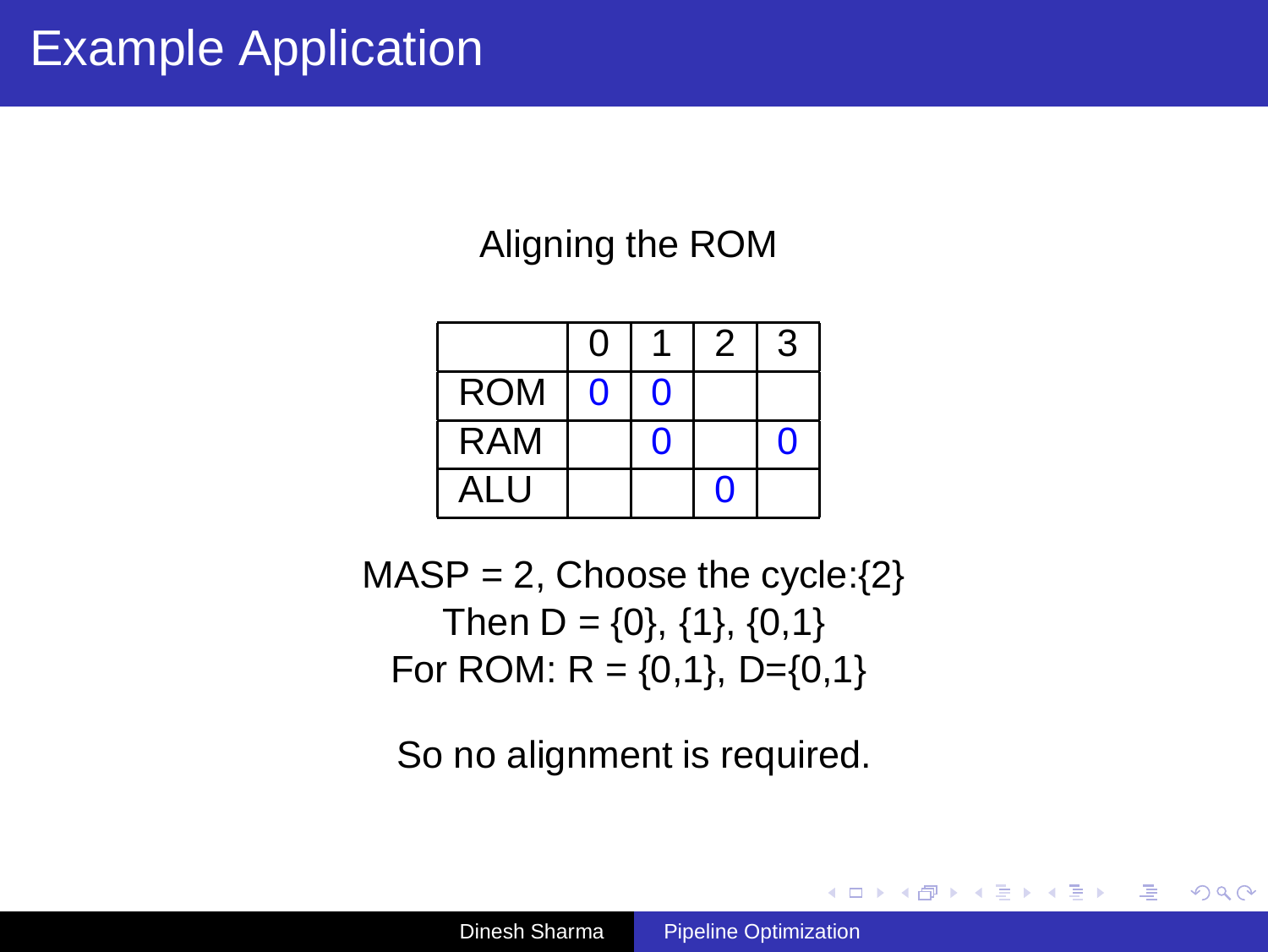For RAM:  $R = \{1,3\}$ , D= $\{0,1\}$ 

|                             | Aligning the First Element: |  |  |  |  |  |  |  |  |
|-----------------------------|-----------------------------|--|--|--|--|--|--|--|--|
| R(1) > D(1)                 |                             |  |  |  |  |  |  |  |  |
| Add $(1-0)=1$ to D elements | $\Rightarrow$ D = {1,2}     |  |  |  |  |  |  |  |  |
| Aligning other elements:    |                             |  |  |  |  |  |  |  |  |
| R(2) > D(2)                 |                             |  |  |  |  |  |  |  |  |
| Add $p (=2)$ to $D(2)$      | $\Rightarrow$ D = {1, 4}    |  |  |  |  |  |  |  |  |
| Now $R(2) < D(2)$           |                             |  |  |  |  |  |  |  |  |
| Add $(3-2)=1$ to R $(2)$    | $\Rightarrow$ R = {1, 4}    |  |  |  |  |  |  |  |  |
| R and D are now aligned.    |                             |  |  |  |  |  |  |  |  |

メロトメ部 トメミトメミト

 $\equiv$  990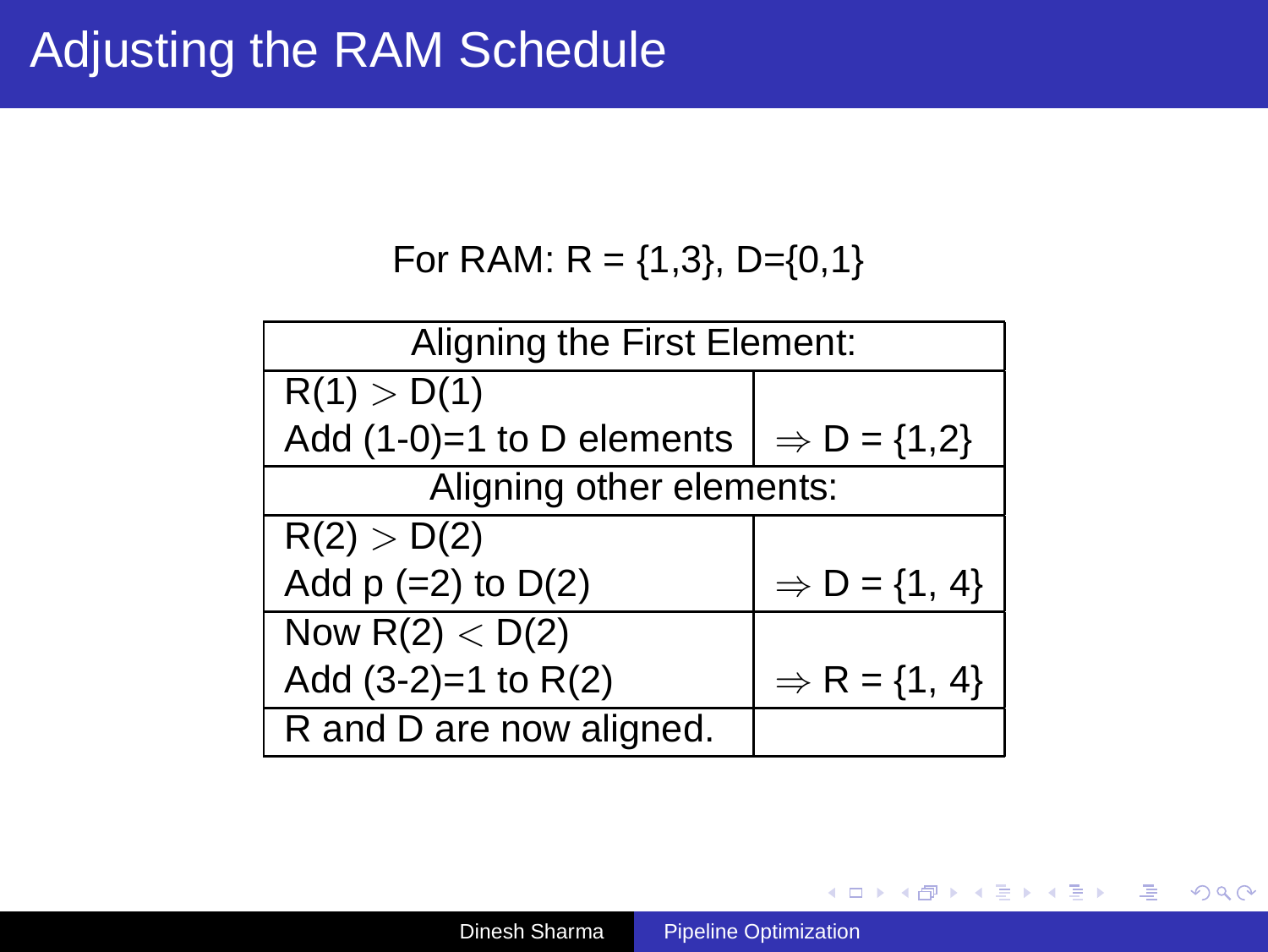For ALU:  $R = \{2\}$ ,  $D = \{0\}$ 

Aligning first element: Add (2-0) = 2 to  $D \Rightarrow D = \{2\}$ R and D are now aligned.



As we have seen earlier, this is indeed the optimal schedule with  $ASP = 2$ .

K □ ▶ K 何 ▶ K 로 ▶ K 로 ▶ - 트 - K 9 Q (연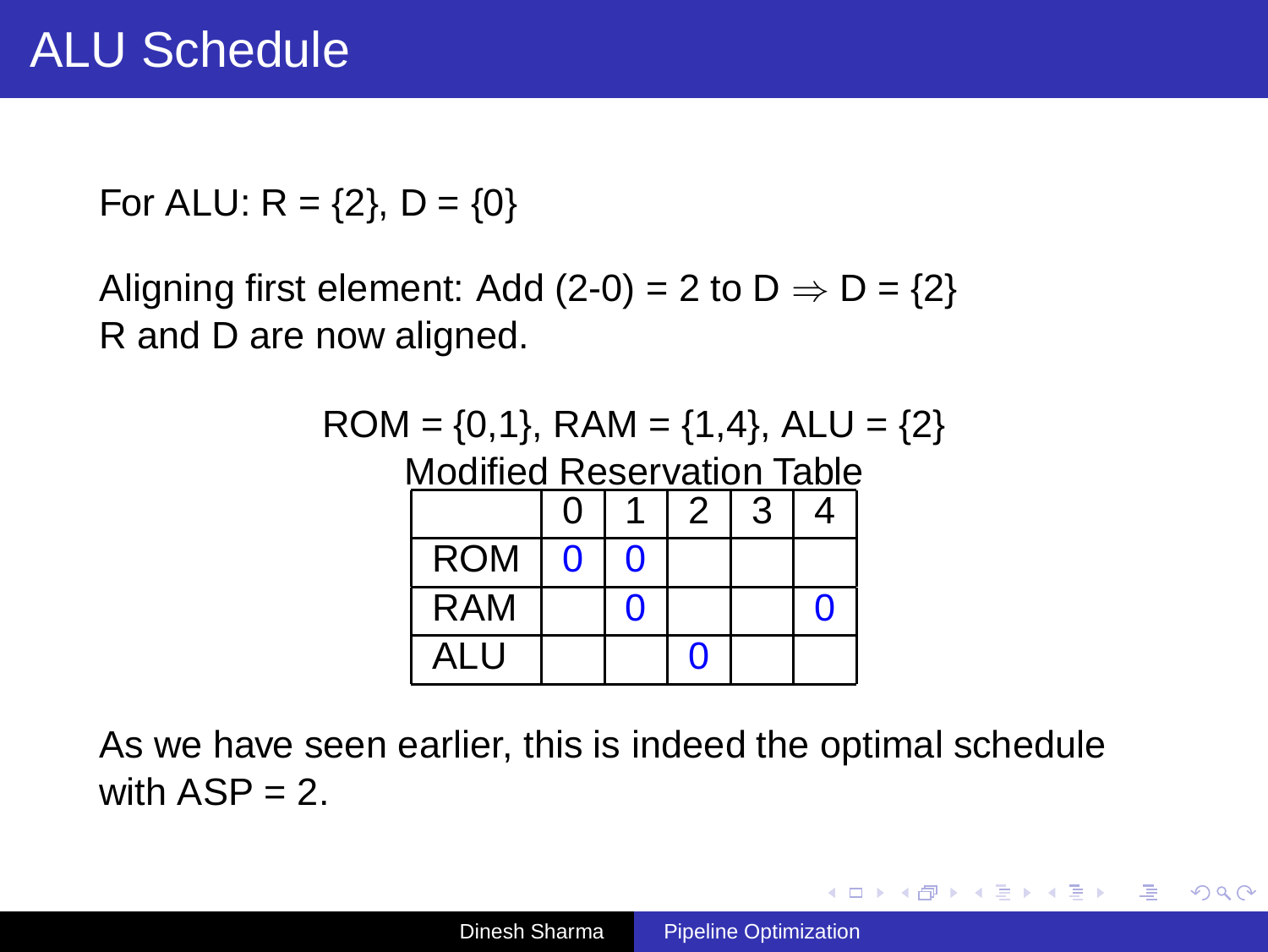#### Modified Resource Reservation Table

|            |  | 3 | Δ | 5 | 6 | 8 | 9 | 10 |
|------------|--|---|---|---|---|---|---|----|
| <b>ROM</b> |  |   | n |   |   |   |   |    |
| <b>RAM</b> |  |   |   |   |   |   |   |    |
|            |  |   |   |   |   |   |   |    |

 $\blacksquare$  The ALU is idle 50% of the time.

Rather than buffering its result to delay the write back, we can use a slower ALU which takes 2 cycles to compute.

 $\langle \vert \bar{f} \vert \vert \rangle$   $\langle \vert \bar{f} \vert \rangle$   $\langle \vert \bar{f} \vert \rangle$   $\langle \vert \bar{f} \vert \rangle$ 

画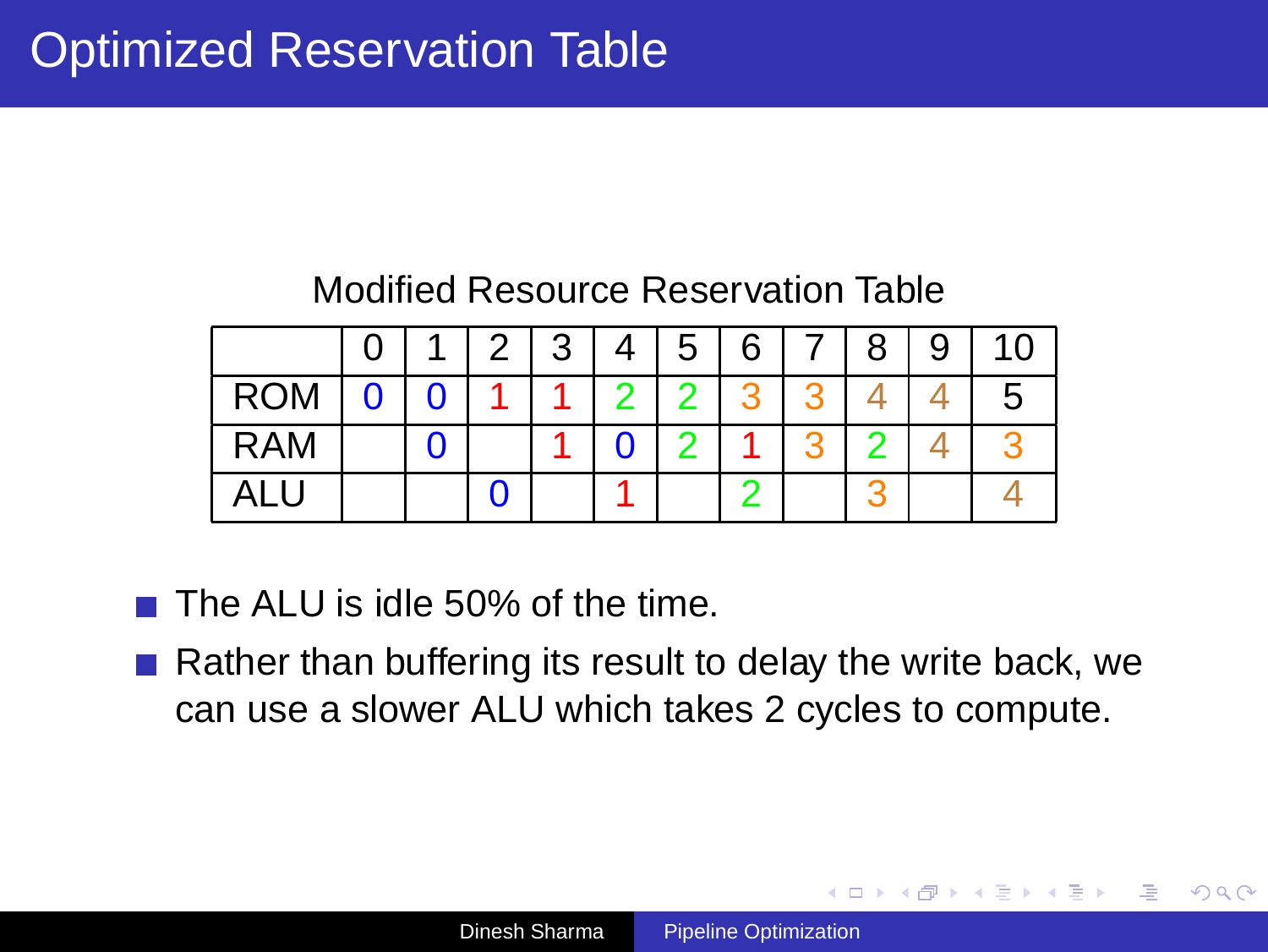The reservation table with a slower ALU is:

|            |  | 3 | 4 | 5 | 6 | 8 | 9 | 10 |
|------------|--|---|---|---|---|---|---|----|
| <b>ROM</b> |  |   |   |   |   |   |   | G  |
| <b>RAM</b> |  |   |   |   |   |   |   |    |
|            |  |   |   |   |   |   |   |    |

- One can trade off power for speed when designing the ALU.
- By using optimization techniques, we are able to reach a higher throughput, even with a slower ALU!

イロト イ押 トイヨ トイヨト

 $\equiv$   $\Omega$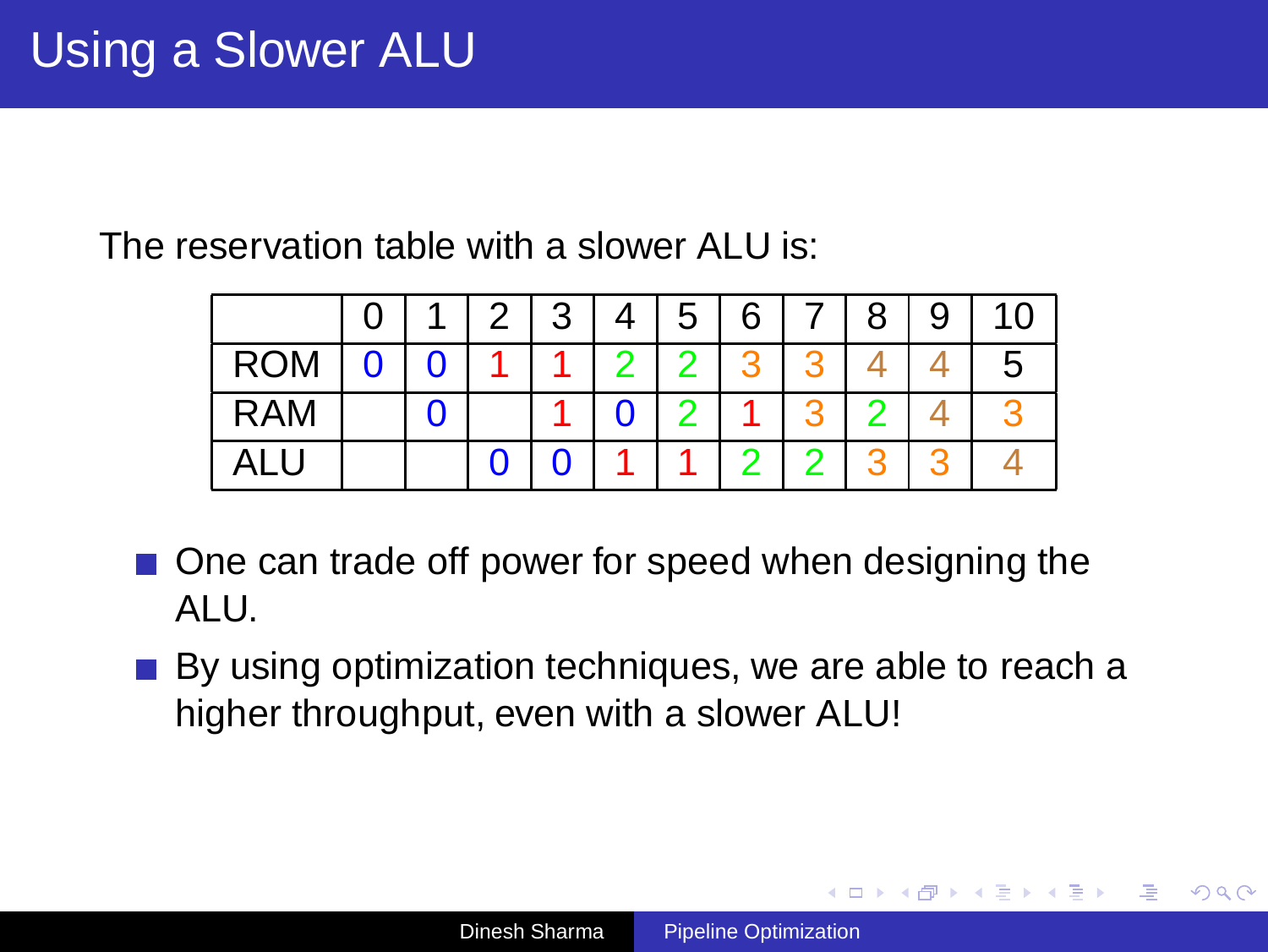|            | O |   |   | 3 |
|------------|---|---|---|---|
| <b>ROM</b> | O | O |   |   |
| <b>RAM</b> |   | O |   |   |
| ALU        |   |   | C |   |

 $MASP = 2$ , Choose the cycle: $\{1,3\}$ Then D =  $\{0\}$ ,  $\{2\}$ ,  $\{0,2\}$ 

For ROM:  $R = \{0,1\}$ , D= $\{0,2\}$  $R(1) = D(1) = 0$ ,  $R(2) < D(2)$ Add D(2) - R(2) to all members of R at position 2 (and beyond)  $\Rightarrow$  R(2) = 2. R and D are now aligned at {0,2}

K □ ▶ K 何 ▶ K 로 ▶ K 로 ▶ - 트 - K 9 Q (연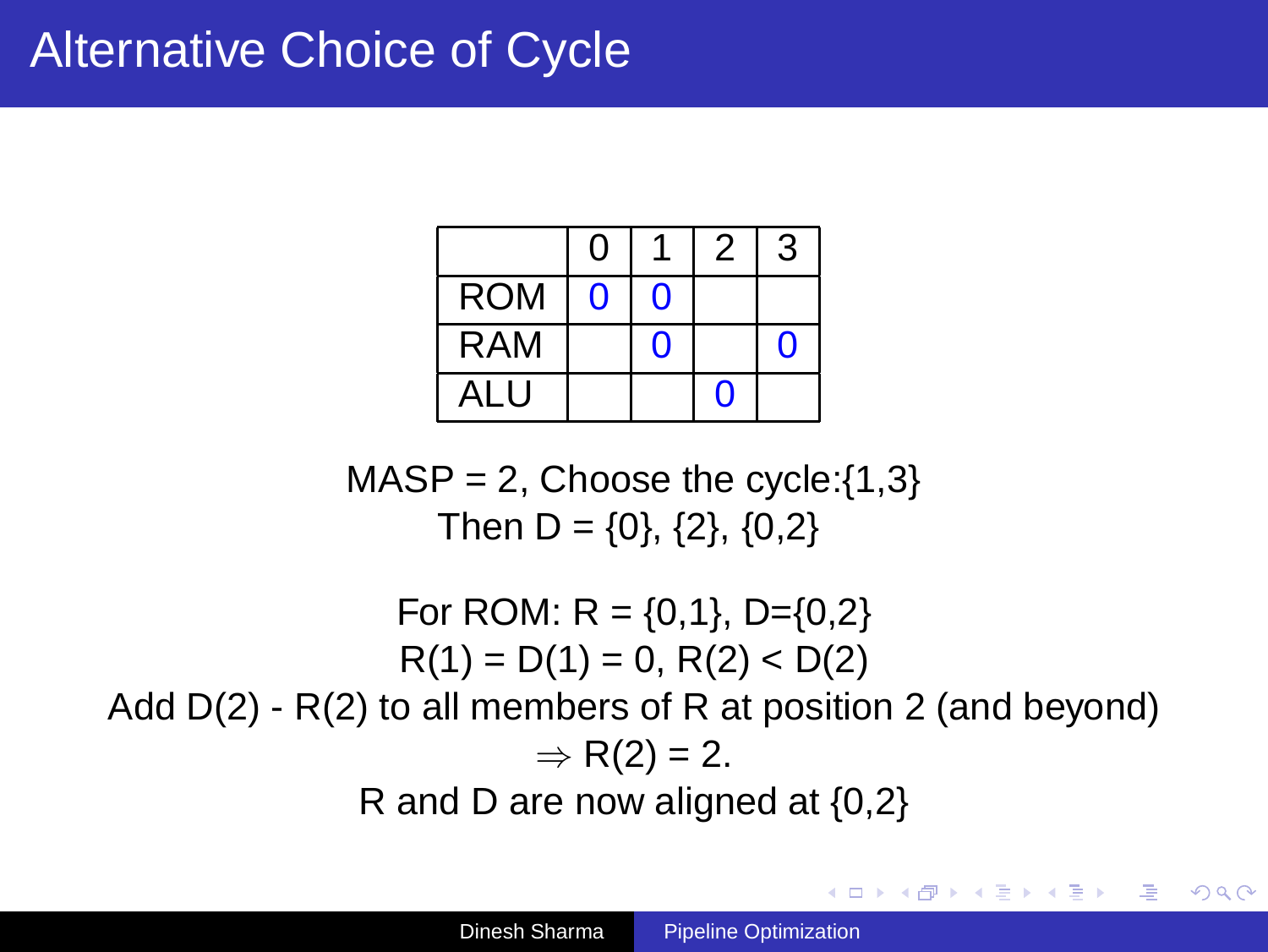### Alternative Cycle:RAM Schedule

```
For RAM: R = \{1,3\}, D=\{0,2\}
```

```
R(1) > D(1)Add (1-0)=1 to D elements: \Rightarrow D = {1,3}
R and D are now aligned at {1,3}.
```

```
For ALU: R = \{2\}, D = \{0\}
```
Aligning first element: Add (2-0) = 2 to  $D \Rightarrow D = \{2\}$ R and D are now aligned at {2}.

|            | 0 |   | 2 | 3 |
|------------|---|---|---|---|
| <b>ROM</b> | O |   | O |   |
| <b>RAM</b> |   | 0 |   | G |
| ALU        |   |   | O |   |

K ロ ▶ K 御 ▶ K 唐 ▶ K 唐 ▶ ...

 $\mathbb{B}$   $\Omega$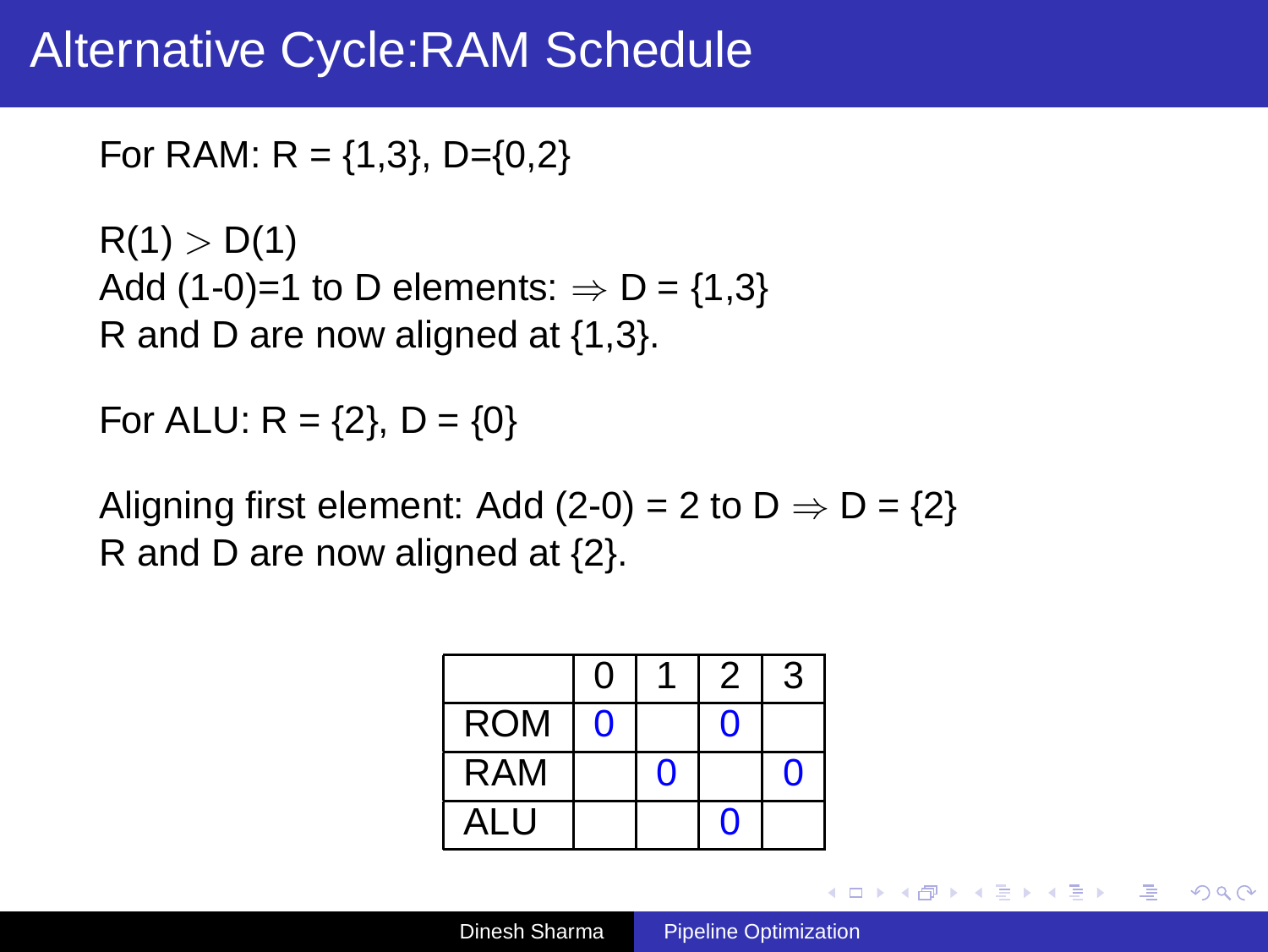|            |  | 3 | Δ | 5 | 6 | 8 | 9 |   |
|------------|--|---|---|---|---|---|---|---|
| <b>ROM</b> |  |   |   |   |   |   | 5 |   |
| <b>RAM</b> |  |   |   |   |   |   |   | О |
|            |  |   |   |   |   |   |   |   |

- As expected, the schedule is optimum.
- The sampling rate alternates between 1 and 3.
- **However** this schedule does not preserve time order.
- $\blacksquare$  It asks for computation and constant fetch in the same cycle.
- If we pre-fetch the constant for the *next to next* calculation in this cycle and store it for 4 cycles, it may still work.

 $\langle \vert \bar{f} \vert \vert \rangle$   $\langle \vert \bar{f} \vert \rangle$   $\langle \vert \bar{f} \vert \rangle$   $\langle \vert \bar{f} \vert \rangle$ 

Φ